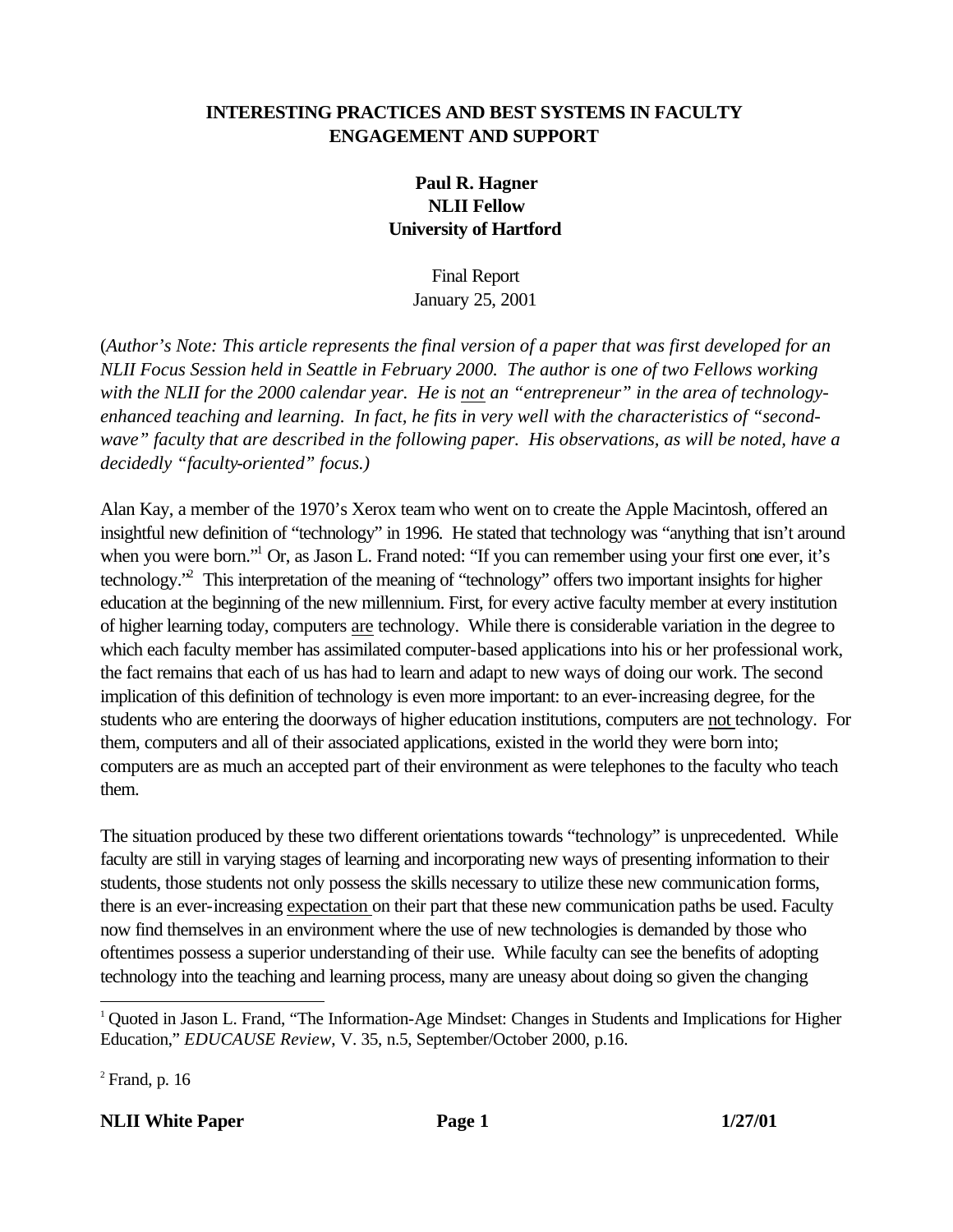nature of their audience. Looking foolish or incompetent in front of their students is an anathema to faculty.

Higher education administrators must understand the challenges presented to faculty by the revolutionary changes being made by the new teaching and learning technologies and by the pressures created by the new students entering the academy. Administrators must realize that faculty vary considerably in both their abilities and their attitudes toward the new technologies and that institutional-based attempts to engage the faculty must take these variations into account in order to be successful. This paper examines this variability in some detail and presents some strategies that administrators can use to successfully engage faculty and to effectively transform teaching and learning using technology. The paper ends with a compendium of "interesting practices" used by a wide variety of institutions across several dimensions of techniques of faculty engagement. Specifically, this paper will present the following topics:

- A brief discussion concerning the differences in faculty development issues when comparing faculty "entrepreneurs" with "second-wave" faculty;
- An examination of the resources, incentives, and benefits identified by the "best practitioner" entrepreneurs as important in incorporating new learning technologies into their course work;
- Some possible reasons why potential "second-wave" faculty are hesitant to adopt new learning technologies and why some "interesting practices" may only be effective within certain types of institutional cultures;
- A strategy which administration can use to identify what pattern of the four faculty "types" exists within their institution; and
- A brief description of some "interesting practices" designed to facilitate the engagement of the "second-wave" faculty member in these new paradigms of learning in the following areas:
	- o training
	- o grants/support
	- o "just-in-time" technical assistance
	- o information exchange
	- o assessment.

I will argue, based on this inventory, that institutions that are preparing for transformation, should adopt a "best systems" mentality, rather than concentrate on specific practices.

# **Distinguishing Between Entrepreneurial Faculty and "Second-Wave" Faculty**

To begin, it is important to note, as Brown and Floyd do, that an "enabling environment" is a precondition to institutional change. These environments include the following: universal student access, reliable networks, multiple opportunities for training and consulting, and "a faculty ethos which values

# **NLII White Paper Page 2 1/27/01**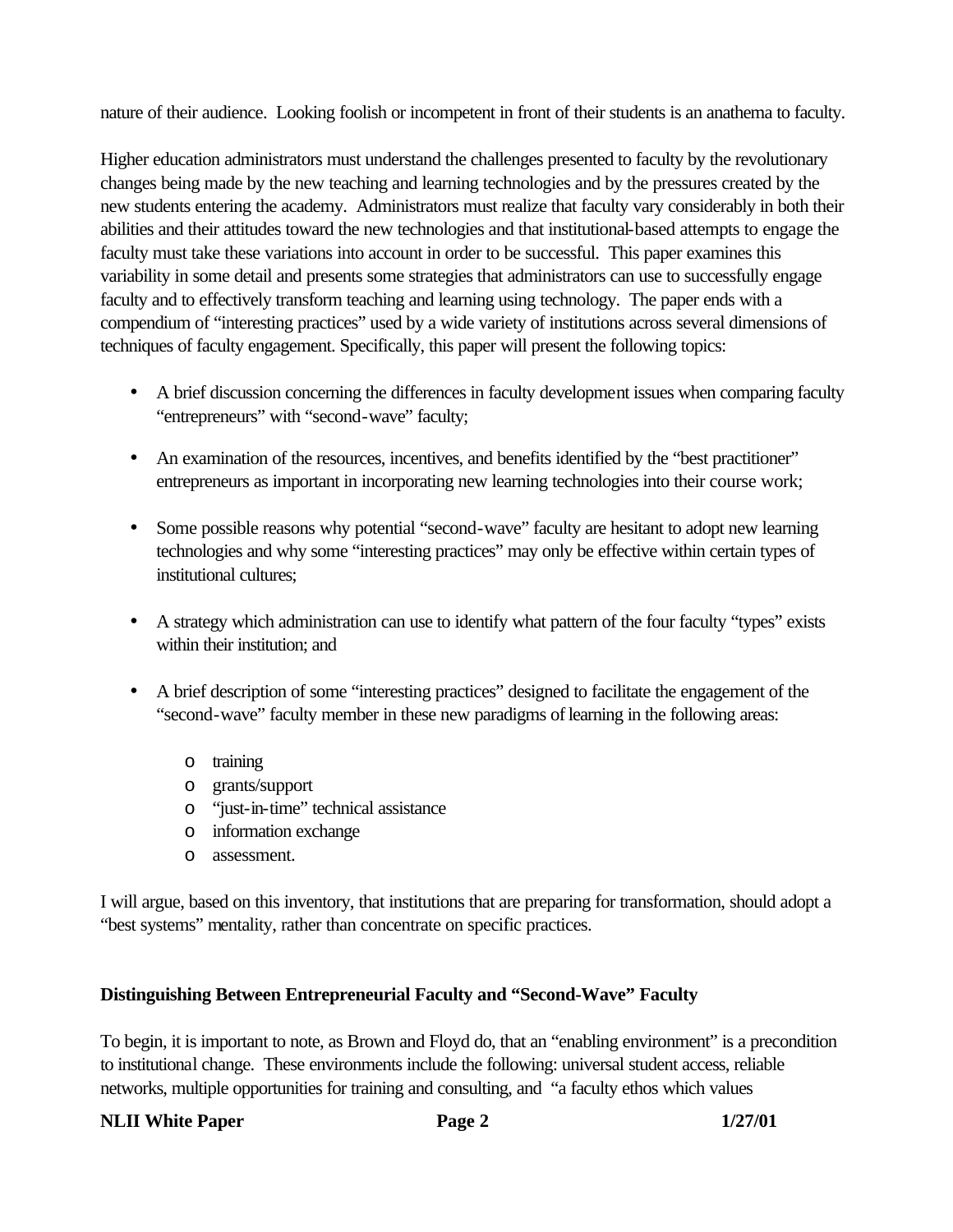experimentation and toleration of falters." Without these preconditions, even entrepreneurial activity on the part of self-starters is difficult, if not impossible. Even when these conditions are in place, transformation is neither easy nor automatic. The first stage of transformation is marked by the appearance of "first-wave" adopters, or "entrepreneurs," who seek out the resources and the expertise to implement their own, personal commitment to incorporating technology into their own learning environments. The second stage, and the one of most concern to us for it represents the first significant turn toward the transformation of the institution, occurs when faculty who have strong commitments to quality learning, but who are wary of the new technologies, come to perceive that participation in the new learning environments is an opportunity, not a threat.

These two groups of faculty, while united in their commitment to quality learning environments, are very different in both their technical capabilities and their attitudinal readiness to embrace these new technologies. It would be a serious mistake for administrators to make allocation decisions based solely on the characteristics of the "entrepreneurs," since their needs and their motivations can differ greatly from the "second-wave" faculty. To illustrate this point, the next section examines the needs and motivations of faculty identified as members of this "entrepreneurial" group.

# **Entrepreneurs: Resources, Incentives, and Rewards**

In 1997, *Yahoo* developed its first list of "Most Wired Campuses." While there still exists a debate over the validity of the categories that produced these rankings,<sup>4</sup> it is probably safe to say that the schools listed feature environments that are more conducive to instructional technology "entrepreneurs." In an attempt to better understand what it was that these instructors are doing, David G. Brown contacted the Provosts and Deans of thirty-six of these "most wired" campuses and asked for recommendations of names of instructors who were using innovative technology applications in their course work. Brown then invited these scholars to submit vignettes that resulted in the book: *Interactive Learning: Vignettes from*  America's Most Wired Campuses<sup>5</sup>. The book features ninety-three case reports on the use of classroom, and out-of-classroom, technologies and is cross-indexed according to discipline area, computer tools and techniques, and educational beliefs. The articles also attempt to bring in data and/or author impressions regarding the assessment of the impact their innovations brought to the learning environment. Overall, this volume represents a very useful and informative survey of the great variety of application approaches and innovation that already exist.

<sup>4</sup> See: Young, Jeffrey R. "Colleges Question Data Used by 'Yahoo' to Rank 'Most Wired' Campus." Chronicle of Higher Education (May 9, 1997): A29; Florence Olsen, "Academic Technology Group Enters the Fray Over What Makes a 'Wired" campus", Chronicle of Higher Education (March 9, 2000).

<sup>5</sup>David C. Brown (ed.), Interactive Learning: Vignettes from America's Most Wired Campuses. Bolton, MA: Anker Publishing Co., 2000.

# **NLII White Paper Page 3 1/27/01**

<sup>3</sup> "Best Practices in Faculty Development," David G. Brown and Elson S. Floyd, *Multiversity,* Winter 1999 (http://www.can.ibm.com/he/multiversity/Win99/bestpractice.html)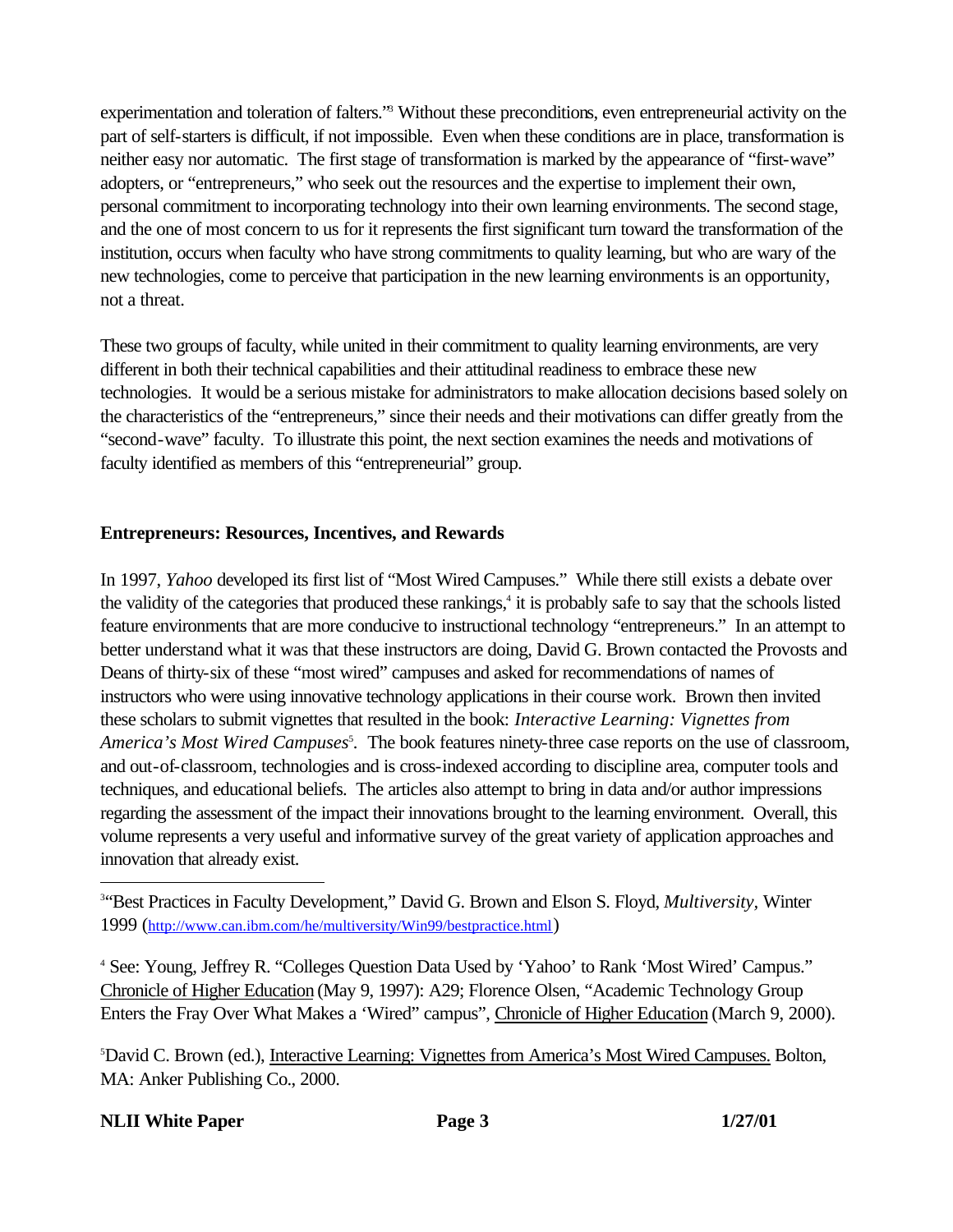The book concentrates on the descriptions of the techniques themselves and less on the resource and reward environments that brought them into being. Going on the assumption that the book's educators represent a selection of "early starters" or "entrepreneurs," we were interested in the characteristics of the resources, incentive, and reward environments that accompanied their "best practices." We contacted thirty of the book's authors and asked them: 1) What the source of the resources for their innovations was; 2) What the incentive for innovation was; and, 3) What benefits, beyond the educational benefits for their students, did they receive from implementing learning change through instructional technology. The results from this "survey," which should be taken as suggestive not scientific, are discussed below.

**1- Resources** - About a third of the respondents stated that their innovations were totally self-contained and required no additional resource support. The remaining respondents cited five areas that provided support necessary resource support. *Departmental Support* came mostly in terms of additional hardware and was cited by only five of the respondents. *College Support*, cited by eight respondents, consisted of hardware provision and classroom renovation. *University Information Technology Centers* were identified as important resource providers by a third of the authors. These centers provided resources including full funding of projects, training for students and faculty, provision of GA's to the project, and ongoing technical support. *University-Level* support was noted by more than a third of the respondents as well. This support came in the form of summer stipends, project grants, hardware and software, GA support, grants, and seed monies. Finally, *Outside Agencies* were identified by six of the authors. Three authors stated that the outside funding covered 100 percent of their resource needs. Two agencies identified were NSF and an Alumni gift that was targeted toward learning innovation. Overall, there was clearly a lack of concern over the resource issue from this group of entrepreneurs. For those who did not have the personal resources or expertise to achieve their projects' goals, their environments appear to have provided them with the necessary training and/or equipment.

**2- Incentives** - Beyond the basic question of resource support, authors were asked to detail the incentives offered by their universities (the source unit was not specifically asked for) to incorporate learning technologies into their courses. The overwhelming (70%) response was that there were no outside incentives provided to initiate these changes. Almost to a person, the central reason given for undertaking these innovations was that it "was the right thing to do" or "the students deserved to have the quality of their education improved." Several authors indicated that there were actually disincentives that marked their work. One wrote:

"In fact, since no release time was provided and the annual merit raise procedures do not give weight to this kind of development work, you might say that there were disincentives."

A handful of authors did cite incentives provided by their institutions. These incentives included: a promise that such work would figure in the tenure process, summer salary, and new equipment. For the majority, innovations were pursued because the resources were there and the potential benefit to the student was high.

The importance of student-centered incentives was reiterated in a best practices study conducted by the

**NLII White Paper Page 4 1/27/01**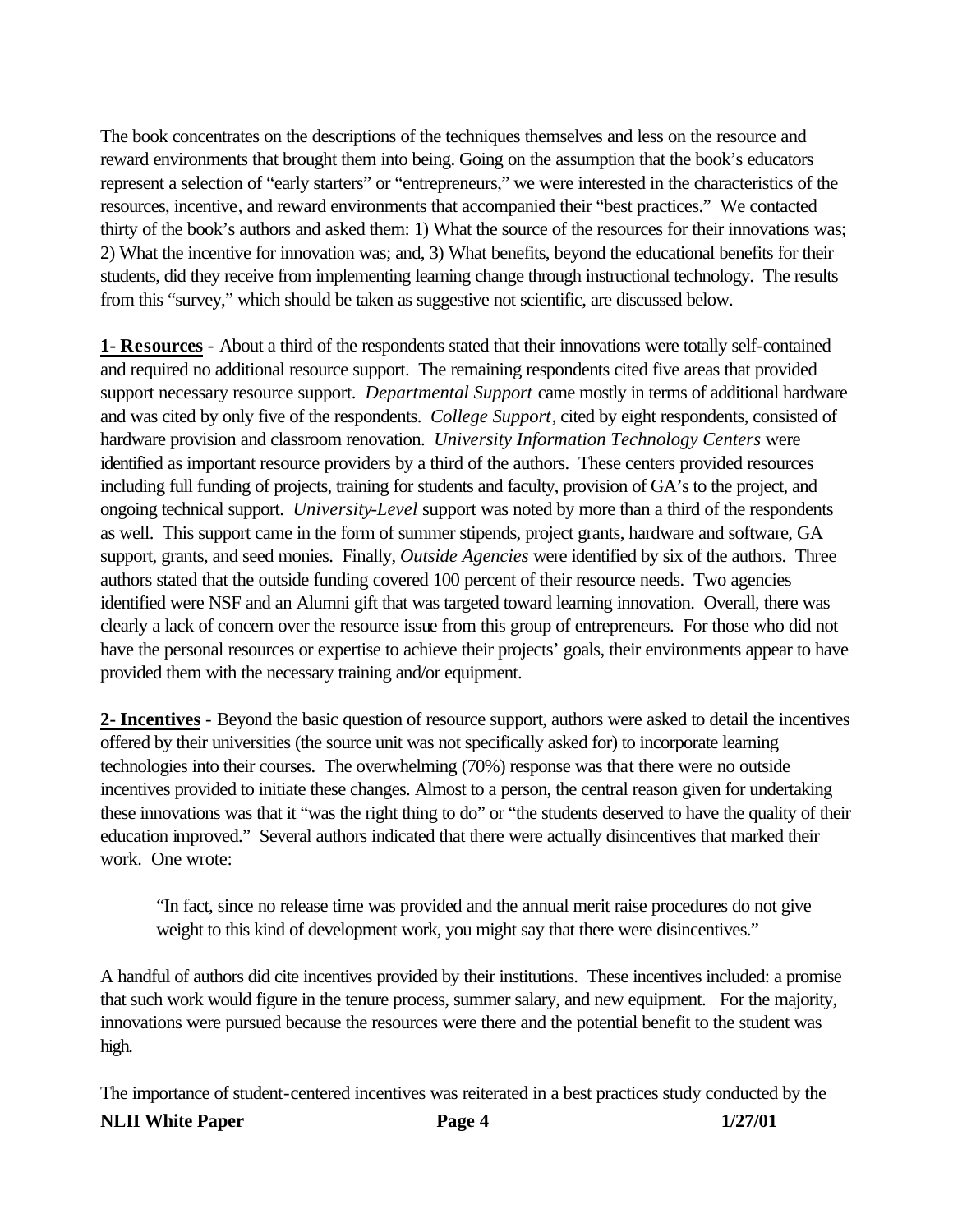American Productivity and Quality Center, to discover the best organizational strategies for helping faculty members integrate technology into their teaching. The study indicated that: "Faculty incentives come in many forms. Among the most powerful motivators is a newfound pride in teaching.<sup>76</sup>

**3- Benefits** - Finally, the authors were asked to identify benefits gained from the project, apart from those experienced by the students in their courses. Again, about 65% of the authors stated that student benefit, and the attendant personal satisfaction of a job well done, were the only rewards for their innovations. Reading the responses, one gets the impression that the authors were quite disappointed in the lack of official recognition and the lack of colleague interest in their innovations. As one author stated:

"The PR Office wrote the project up for a paragraph in the alumni magazine, but there was no official recognition. Quite the contrary, I got the impression that those evaluating me considered the project an oddity and a possible waste of my time, before they forgot about it completely."

For those citing benefits, three identified extensive University publicity given to their projects, one stated that a salary increase was tied to their work, four believed that their receipt of a teaching award was connected to their work, and three moved into University positions dedicated to the spread of interactive learning. One of these wrote:

" Partly as a consequence of...[my work]..., I've shifted from my faculty role to an administrative role split between faculty development and learning technology, and one distinctive feature of my work in that role has been a very strong prejudice against special incentives and in favor of authentic, routinizable, scalable support. In my view, this is a very pro-faculty position, since nearly everyone I know who took on technology projects under the lure of special incentives found that they ended up with large undocumented increases in workload, generally with no way to get out from under."

From this brief examination of our sample of "entrepreneurs", several observations can be put forward:

- While they work in more technologically supportive environments, the impetus for their enterprise is internal;
- They share a strong interest in bettering the quality of the education delivered and the learning produced;
- They possess enough expertise to give them the confidence to proceed;
- Standard academic incentives did not play a key role in their enterprise;
- They did not receive substantial returns on their enterprise from their institutions;
- Their expressed disappointment may influence the extent to which they will continue their transformations and, perhaps more importantly, share their positive experiences with their colleagues.

<sup>6</sup>For the Executive Summary of this report, "Today's Teaching and Learning: Leveraging Technology," see: http://www.store.apqc.org/cgi-bin/vsc.exe/Jacket/CMTEACHFID.htm?E+Bookstore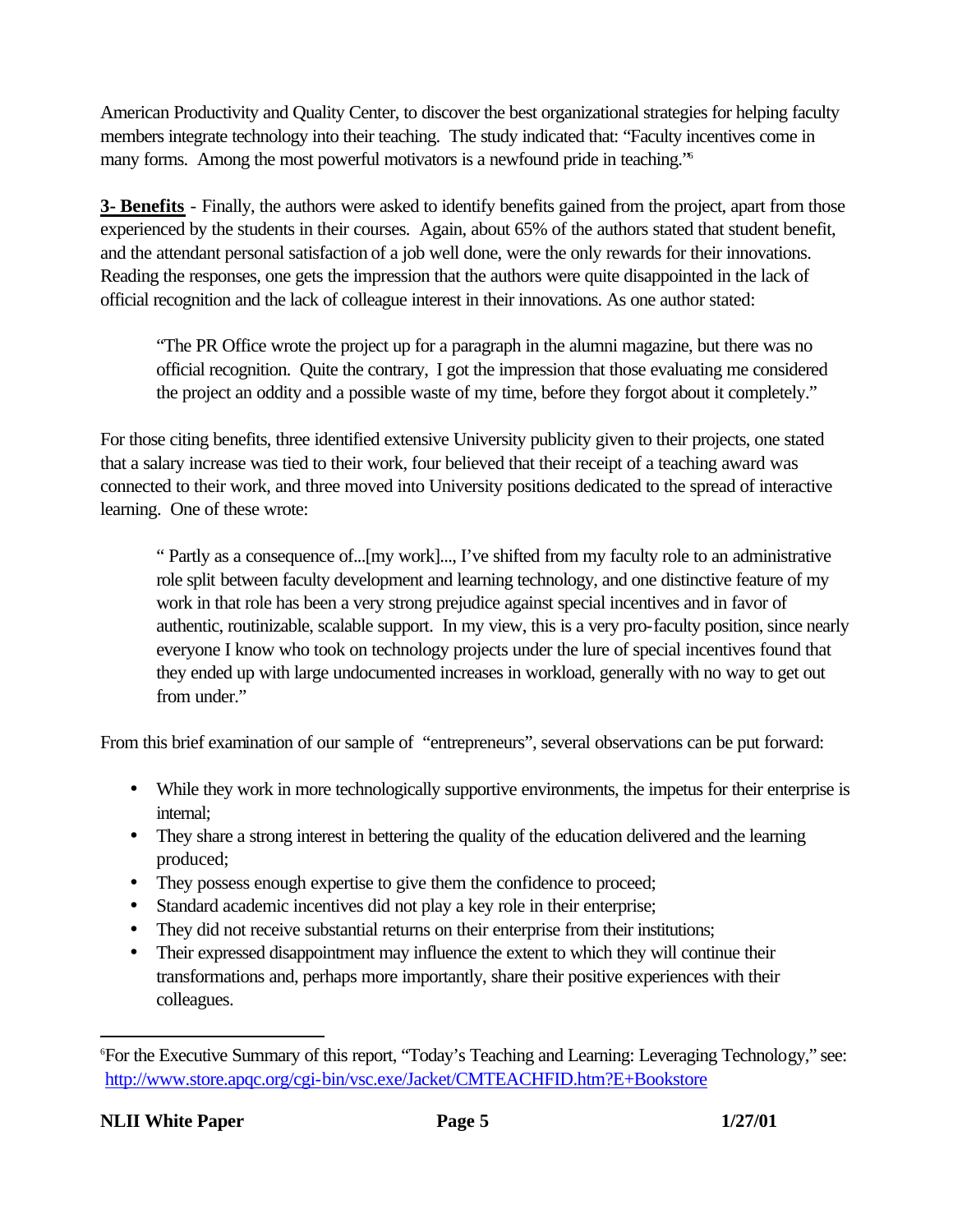Clearly, if faculty ranks consisted solely of the types of educators identified above, the revolution in educational transformation could be easily accomplished. These scholars are in environments that allow access to the resources necessary to transform their teaching methodologies (which, in some small way provides some validation to the Yahoo ranking system) and proceed to do so regardless of the fact that neither the antecedent incentive structure nor the benefits produced by the transformation seem to be present. As evidenced in their vignettes in Brown's book, the real incentives here are rooted in the scholars' commitment to improving the learning opportunities available to their students. The benefits, as seen in their individual "Lessons Learned" sections of their vignettes, are expressed as the satisfaction of having something valuable done right. But, as we know, these educators do not represent the mainstream but, rather, are at the vanguard. Therefore, our next question is: Who is next?

# **Engagement and Support for "Second-Wave Faculty"**

Having looked at some of the characteristics of "self-starters," we turn to a consideration of those faculty who need a different set of engagement criteria than those discussed above. Four possible sources of hesitancy are:

- **Fear of the Unknown** Faculty, especially older faculty, are quite used to being in control of their subject matter, and in the way they present it. Adopting new technological forms of presentation necessarily demands a learning curve, the dimensions and length of which is unknown to them.
- **"If it Ain't Broke..."** We have encountered many faculty who excel in "face-to-face" forms of learning but who resist the new technologies. They offer at least three arguments in support of their attitude. First, if they are doing a superior job already, why change? The second reason is more pragmatic: they know that they are good educators now, but there is no assurance that this success will translate across forms of presentation. Finally, faculty are fearful of a failed attempt in transformation resulting in an entire class of victims, as opposed to educated students.
- **"We're All Alone in this Together"** Unlike the "entrepreneurs," potential second-wave faculty will demand more "user-friendly" levels of institutional support. The greater the apparent effort to adapt, the more likely that the first two reasons above will come to dominate the faculty's thinking.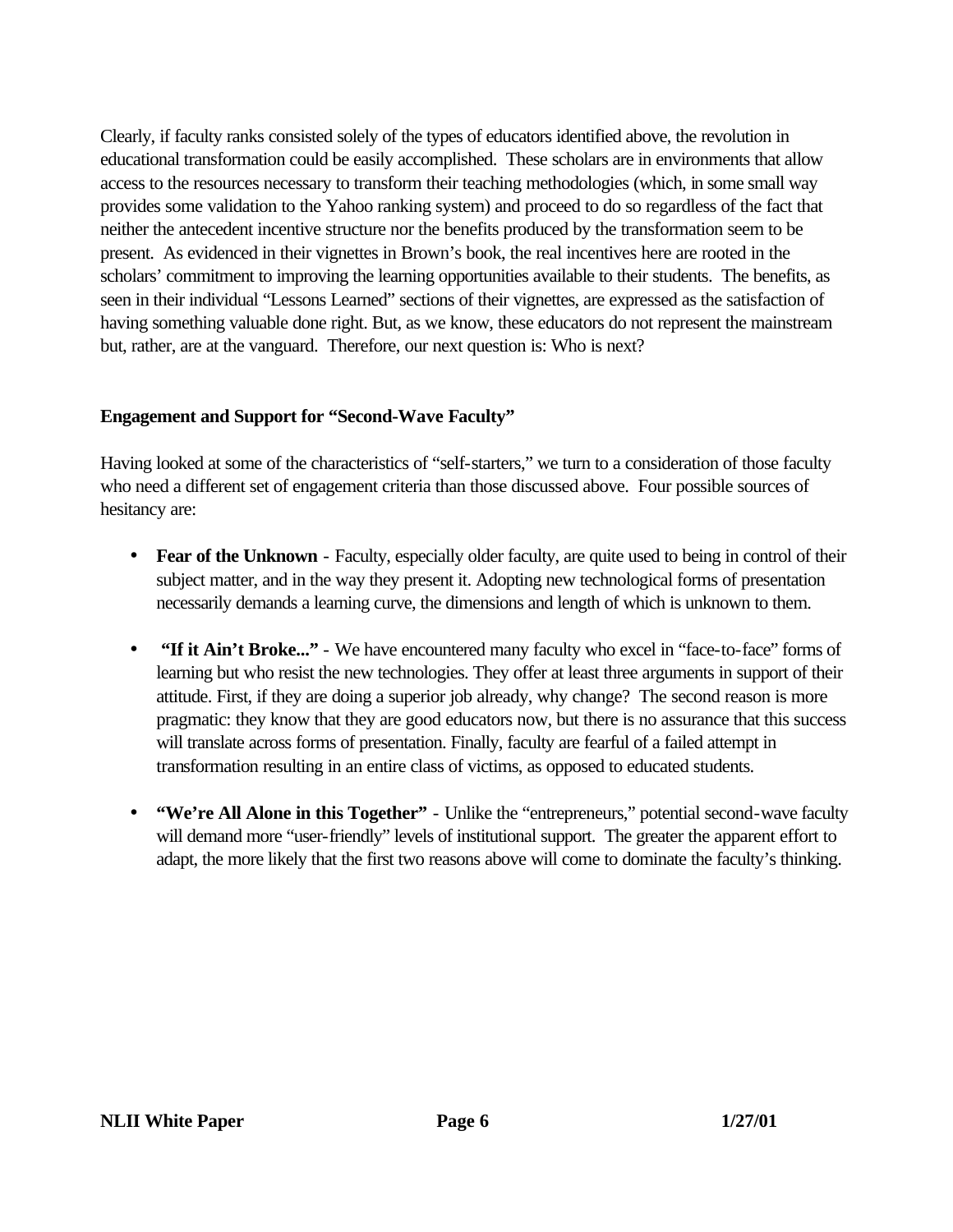- •
- "**Know Thyself**" Adoption to new teaching environments represents a major commitment on the part of the faculty member to re-evaluate their own personal approach to learning. As Tony Bates observed: "...some basic understanding of the teaching and learning process, and in particular the different kinds of teaching approaches and the goals that they are meant to achieve, need to be understood."<sup>7</sup> It is a basic fact that many of the best teachers possess natural communication and information management abilities that, for many, are assumed rather than the product of intensive self-examination. One requirement for transformation involves coming to grips with how the new technologies can enhance learning objectives. The problem is that many successful teachers have never engaged in this form of articulation and self-evaluation and they may be disinclined to do so.

The second-wave faculty described here are not hesitating due to the lack of university rewards for faculty transformation and learning innovations. They share the first-wave faculty's commitment to quality learning, but are more risk averse.<sup>8</sup> A cardinal rule for this group is: adoption of technology for teaching and learning by second wave faculty is inversely proportional to the effort they must exert. They want to focus on teaching and learning, not on technology issues. It is up to higher education administration to create an environment that is both supportive and risk reductive.

There exist two other faculty "types" that must be taken into consideration prior to system-wide transformation initiatives. The third faculty "type" is labeled "careerists." As universities change their reward structures in the tenure and promotion process, this third-wave of faculty will emerge - those who see adopting as a way to advance their professional careers. This faculty member is one who will adopt the new technologies if and when he/she sees some professional reward for doing so. This faculty member's motivational structure is tied closely to the university's reward structure. When adoption of new teaching and learning techniques is seen as having a positive impact on tenure, promotion, and/or salary decisions, this faculty member will be more willing to transform. The fourth type of faculty, which I have labeled the "reluctants", is the one who is either computer illiterate or who firmly believes that traditional models of learning are superior.

While there are numerous examples across the nation that have shown that it is neither time-effective nor cost-effective to attempt to incorporate the reluctant into institutional transformation, there is a very important human factor to consider when dealing with these individuals. With the incorporation of the computer into university research in the seventies, many faculty, especially those in the social sciences, found that the type of research that they had done in the past to establish their professional careers was no longer acceptable to the professional journals. The shifting of emphasis from teaching to research during this period further exacerbated their difficulties. Universities of the time offered little in support of these

<sup>7</sup>Tony Bates, Managing Technological Change: Strategies for College and University Leaders. San Francisco: Jossey-Bass, 2000. pp. 102-103.

<sup>8</sup>See: William Geoghegan, "Instructional Technology and the Mainstream: The Risks of Success," in Diana Oblinger and Sean Rush (eds.), The Future Compatible Campus (Bolton, Mass.: Anker Publishing, 1998)

**NLII White Paper Page 7 1/27/01**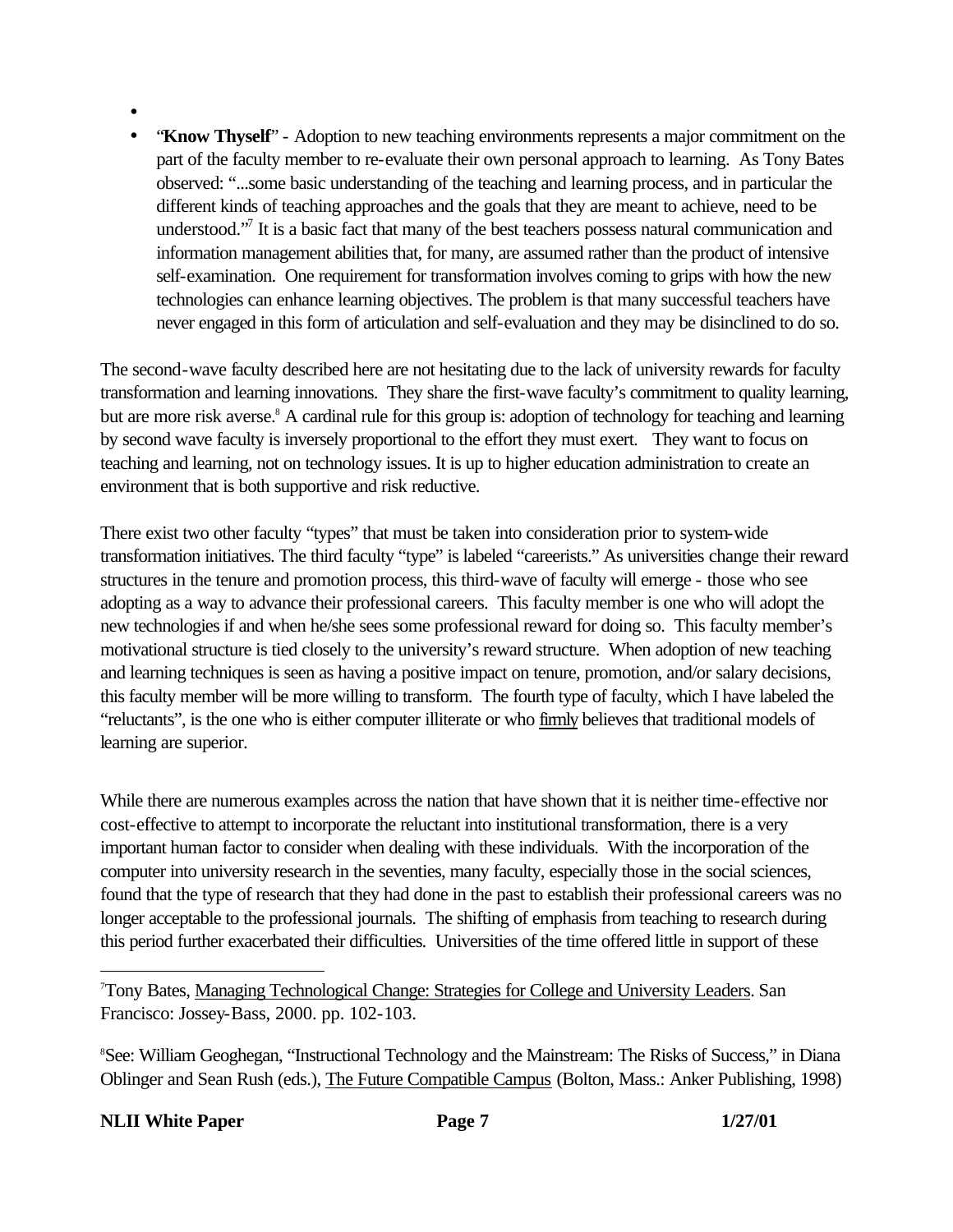mostly older faculty and, as a result, many sought early retirement and/or ended their careers on bitter notes. There is a high probability that we shall see a similar process emerge around the issue of the adoption of new technologies. As the reluctant's colleagues either bring in or adopt the new technologies, and as students come to expect them, faculty will face increased pressure to use the tools available to them to provide teaching strategies that accommodate multiple learning styles. If they do not respond to this pressure, the result will be the faculty member's being disadvantaged at the time of annual reviews. While the decision not to adopt new forms of presentation is, at its most basic, the choice of the faculty member, universities should try to be proactive in alerting faculty to the personal consequences of this decision. In our work in this area at our schools, we have found it very effective to have this message communicated by a faculty member to other faculty members and faculty bodies, such as Faculty Senates. This approach makes it more of a faculty-centered issue rather than an administrative-centered issue.

# **First Step: Know your Types**

Before your institution can begin the transformation process, you must first be able to determine what "mix" of faculty types you have among entrepreneurs, the risk averse, careerists, and reluctants. Your choice of engagement strategy depends on this very important element of institutional readiness information. For instance, many universities have made the mistake of setting up their support structures on the basis of the characteristics of the entrepreneurs. This "if you build it, they will come" mentality has created consternation for administrators because their costly investment in hardware and infrastructure overlooked the fact that many faculty, especially the Risk Aversives, needed flesh and blood support to make their transformation. In these instances, many well-equipped support centers see few new faces.

Institutions need to determine just what the mix is. Transformations in universities dominated by either the first or last type of faculty member are easy to predict; they occur quickly in the first case and will emerge only after a long time period of attrition and replacement in the last. Universities dominated by either of the middle types will have to make a commitment to providing significant faculty support even if the infrastructure is in place. Obviously if the Risk Aversives dominate, then emphasis on infrastructure and "make it easy" support will create a much better chance for successful transformation. The domination of the third type of faculty makes this effort more problematic since it involves a restructuring, and redefinition, of the University reward structure prior to adoption. This slows the transformation process down considerably because most university administrators are reluctant to engage in the politics of the university's reward structure without a clear assurance of tangible gain as a result of that engagement.

Creating an inventory of the faculty is vital to a system-wide transformation effort as it affects every aspect of a university's strategic planning. This inventory process can also present an opportunity for creating an environment where faculty can begin to become engaged in the use of new teaching and learning technologies. The next section presents an example of how one university is carrying out this inventory/engagement process.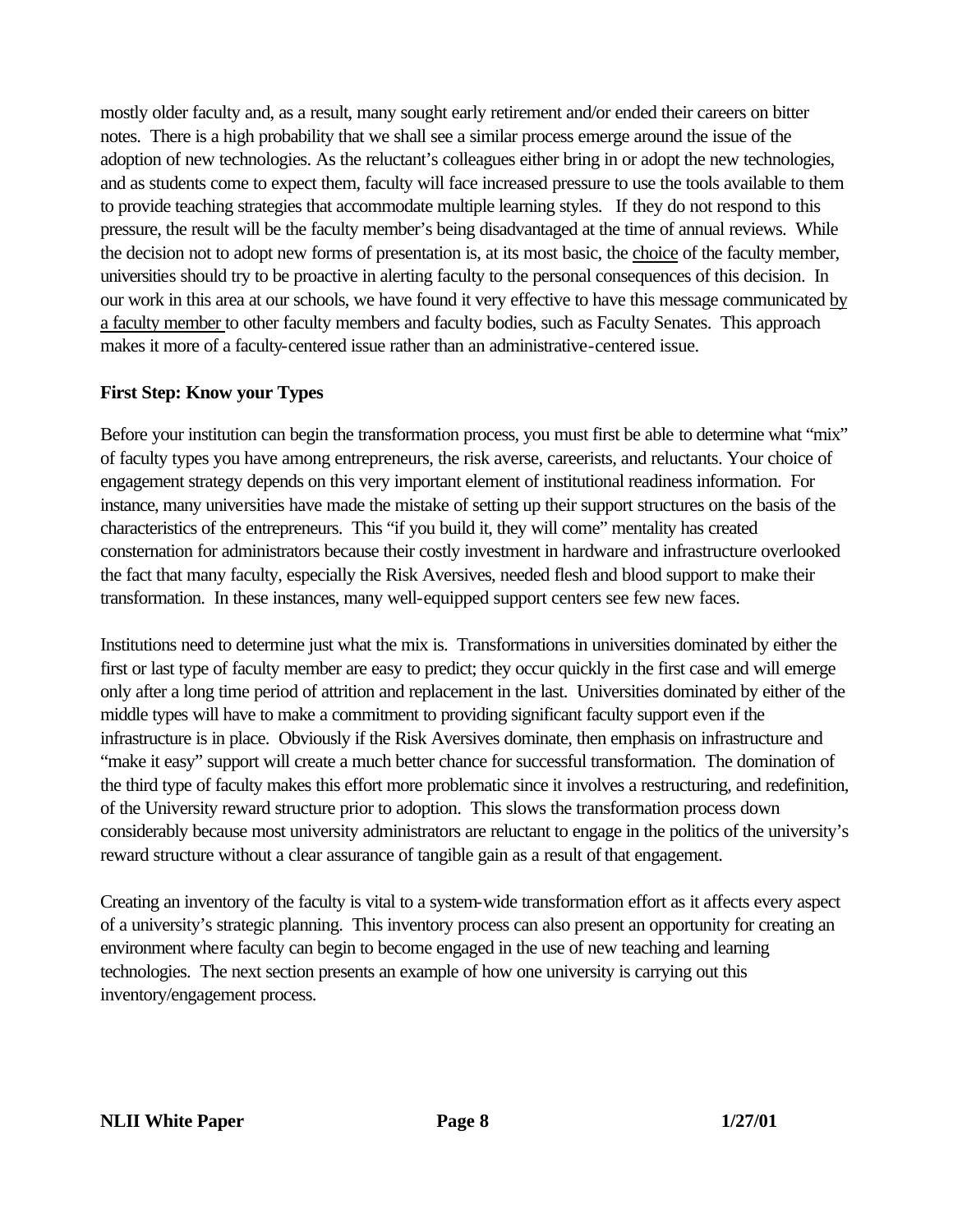# **Identifying and Engaging the Faculty "Types" at the University of Hartford**

The University of Hartford is a private four-year institution with a full-time undergraduate student body of about 4,100; 1,175 part-time undergraduates, 556 full time graduate students, and 986 part-time graduate students. It has 320 full-time faculty members. The University is in the early stages of strategic planning for system-wide transformation in the area of new teaching technologies. The University's Advisor on Technology Planning and Assessment is currently interviewing every faculty member on campus to assess their current use of technology and their possible future use. This inventory process will allow the University to see what the "mix" of faculty types is and will then serve as the basis for the strategic plan for University transformation. These visits (normally averaging thirty minutes) also allow for the first attempt at faculty engagement utilizing a resource that is both free and user-friendly. Below, we discuss this engagement "tool", MERLOT, and how it has been very effective in engaging all four faculty "types".<sup>9</sup>

The number of faculty who want to use the power of computers and networks is increasing. However, finding a sufficient quantity of high quality interactive teaching and learning materials is difficult. MERLOT, the Multimedia Educational Resource for Learning and Online Teaching (http://merlot.org) is addressing this barrier to the effective use of these technologies by providing tools that allow faculty to share teaching and learning resources over the World Wide Web. Thousands of faculty from across the country are collaborating to create a collection of thousands of online teaching and learning materials that can be shared by the entire higher education community. This approach is being sponsored by the National Learning Infrastructure Initiative (NLII) of EDUCAUSE and twenty-three institutional partnerships throughout North America.

MERLOT recognizes the fact that each year more faculty want to incorporate technology into their teaching and learning environments, yet only a small percentage of faculty actually develop web-based, interactive learning material. Because the publishing industry is not meeting the growing need for these materials, MERLOT is providing an environment where higher education can collaborate to address this critical need. Let us look at how a resource like MERLOT can engage each faculty "type".

*Entrepreneurs -* Of course, by definition the entrepreneurs are already engaged, but that engagement tends to be personal rather than collaborative. MERLOT offers two incentives for this type of faculty member to broaden the reach of their work. First, it offers the opportunity for them to "show off" what they have done to a wider audience. This is a form of engagement since it gives the entrepreneur the opportunity to see that their work can be leveraged beyond the needs of their classroom. Second, MERLOT gives the entrepreneurs a chance to interact with other entrepreneurs in their field of expertise. In smaller institutions, it is very often the case that you may have very few entrepreneurs, producing considerable isolation and little entrepreneur to entrepreneur interaction. MERLOT allows the faculty member to become a part of a wider, virtual community.

*Risk-Aversives -* The most defining aspect of this faculty group is that the easier you make their transition,

<sup>9</sup> The MERLOT description owes much to the contribution of Chuck Schneebeck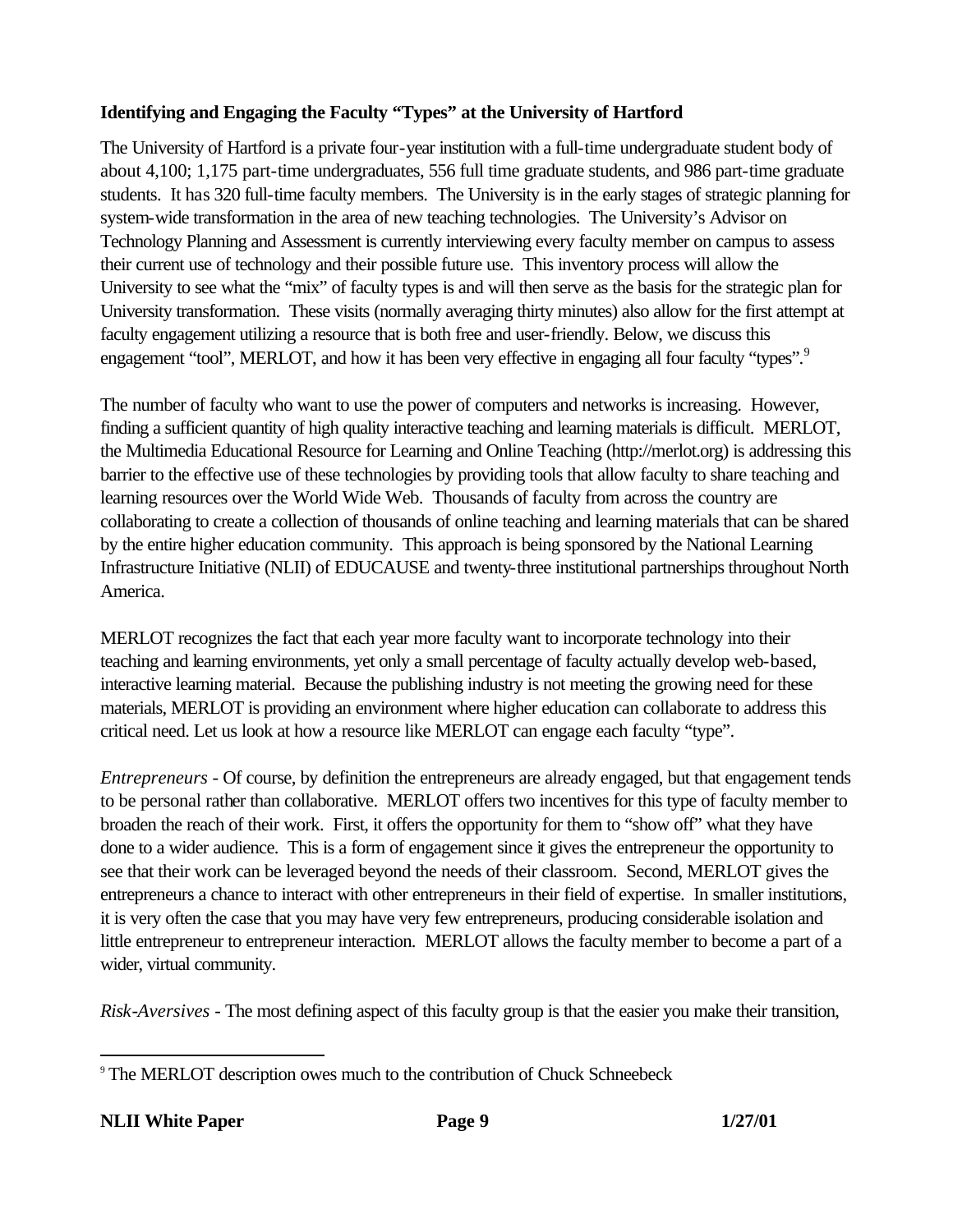the better chance of transformation. While this can usually translate into improvements in your faculty support area, many institutions lack the resources to offer course content development services to all interested faculty. MERLOT offers faculty not only the learning packages themselves, but also peer-based guidance on how to apply them in classes. The main goal of the project is to eliminate the traditional barriers associated with the incorporation of new technologies, chief of which is the faculty member's reluctance to assume the student role once again.

*Reward-Seekers* - The impact of the new technologies goes far beyond the teacher-learner dyad. Transformations in teaching and learning are now being accompanied by transformations in the very meaning of research and scholarship. At each level of the university hierarchy (departmental, college, and central), there is going to have to be a redefinition process that will incorporate the new forms of virtual scholarship. This is especially important when you consider the fact that the faculty most likely to possess the expertise, or at least possess the highest level of comfort with the new technologies, are those who are the most vulnerable: assistant professors. Without concrete statements in faculty handbooks that clearly outline the type of scholarship in this area that would contribute positively to the tenure and promotion process, you will not engage a significant slice of the faculty. The peer review process, which is unique to MERLOT, allows faculty to either submit learning objects for review and/or review existing learning objects. The degree to which these activities should be judged to be equivalent to the traditional journal article submission and review process will be a matter of discussion for each institution. Our point is that these discussions must be initiated as part of the transformation process.

*Reluctants* - Finally, while we defined this group as standing outside the transformation process, we believe that MERLOT offers a chance for engagement with at least some part of this group as well. Just as we have not yet encountered anyone who has made a serious attempt at word processing and then returned to the typewriter, we believe that exposure to the innovations and new ways of presenting material to those with a commitment to teaching might have an effect. One method of doing this is to have departments hold a lab session where faculty are invited to explore, and play with, the MERLOT site. We have found at these sessions that even the most recalcitrant faculty member tended to stay longer than the scheduled time.

We have found that the faculty interviews conjoined with the use of MERLOT are very effective in helping to classify faculty and to start them on the road to greater utilization of technology-based learning materials. Three unanticipated benefits also were obtained from this interview process. First, the fact that a representative from central administration was taking the time to talk to individual faculty in their own offices was extremely well received and improved the perception of central administration's interest in faculty concerns. Second, it presented an opportunity to inform each faculty member about support resources that currently existed on campus. Finally, and perhaps most interestingly, the interview process itself raised the credibility of the advisor in the eyes of the general faculty. Faculty, in general, believe that central administrators do not have an accurate grasp of their needs and priorities. We found that the faculty inventory process alleviated this concern and that the advisor was quickly called upon, by faculty themselves, to comment on questions of faculty priorities. Such credibility is vital to central administration when the goal is systematic change; faculty must see the change as serving their interests and reflecting their

#### **NLII White Paper Page 10 Page 10 1/27/01**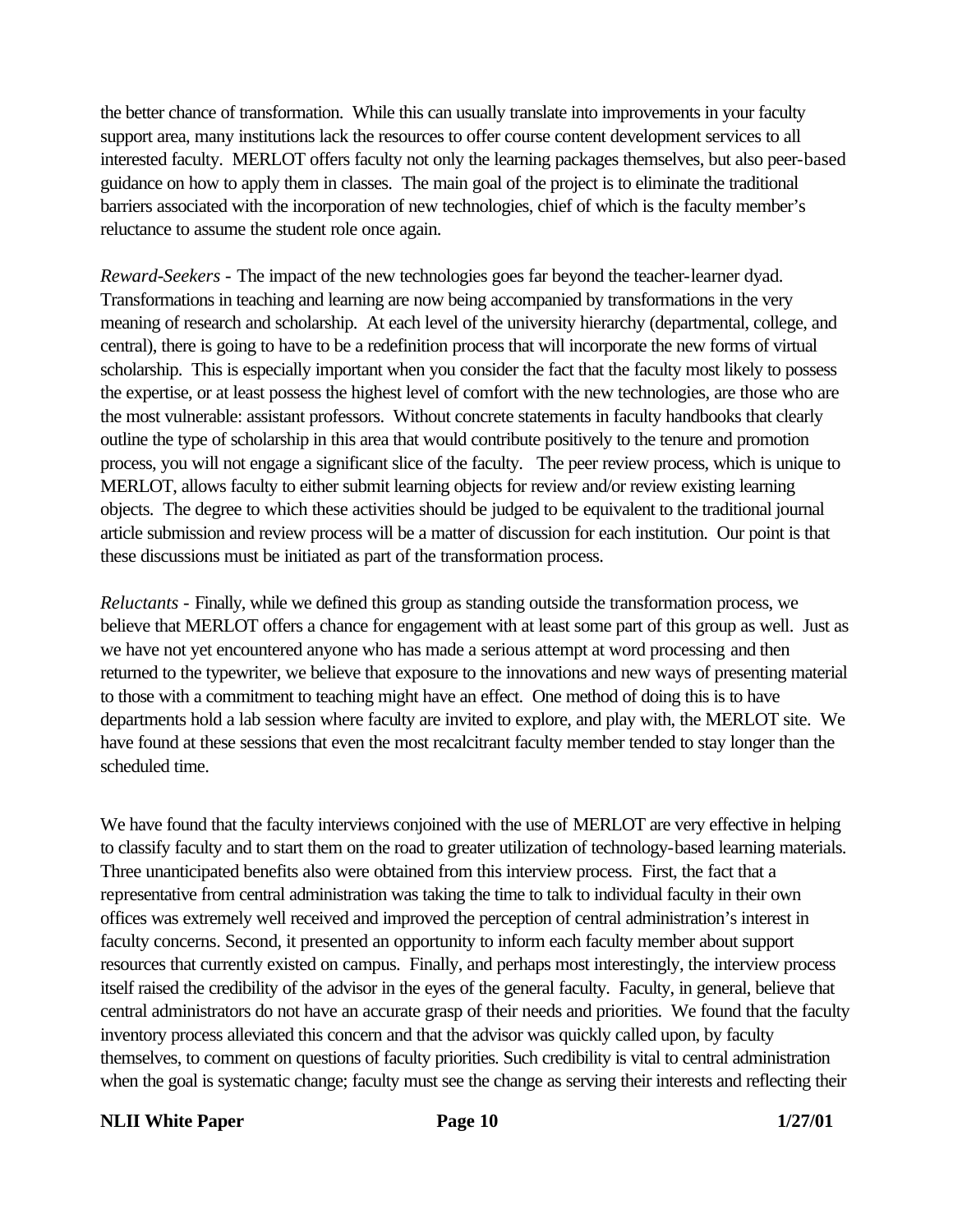# priorities.

The process is a time-intensive process and would only work in smaller institutions. Some institutions are using e-mail based surveys to all of their faculty. This method is also not recommended in that the response rate for faculty surveys is notoriously low and this method will miss those faculty who do not use e-mail on a regular basis, giving a biased result. For larger institutions, we recommend two other alternatives. One option is to use the Department Chair as your reporting source. Most Chairs have a good sense of their faculty's computer expertise. A departmental meeting that demonstrates MERLOT is also a good point for initial engagement. Another option is to draw a sample of faculty to interview. This would enable you to produce a good estimate of the faculty mix while incurring less time investment. It is critical, however, that administration publicize this effort and encourage those who are interviewed to share their MERLOT experience with their colleagues.

In the three months that we have been conducting these interviews, we have found a heightened interest on the part of a great number of the faculty. This interest has been manifested in requests for projection equipment, calls for more workshops, and increased use of course management software. In a wide variety of faculty groupings, there have been more and more discussions centering on the new technologies and what the university needs to do to move the process along. In essence, the inventory process has made transformation a central agenda item and, since the faculty were the sources for these interviews, the process is perceived to be a faculty-driven one. This last point is a vital element in system-wide change efforts and points out one important caveat to this process: don't do something like this unless central administration is committed to the process of transformation. This process raises expectations across all faculty types. If those expectations are raised and there is no administrative follow through, there is a distinct possibility that the credibility of central administration will be negatively affected.

It is highly recommended that institutions include estimates of what proportion of each type of faculty member currently exist on campus as an important part of any institutional readiness assessment. Second, it is important to point out that what works "best" at one institution, may produce failure at another. This may have nothing to do with differences in implementation strategy, but may be related to the differing cultures that exist within the implementing institutions. As Jan A. Baltzer observed:

For an information technology professional, success or failure within an organization can be the direct result of the individual's ability to analyze his/her corporate culture and then develop strategies to work within that culture.<sup>10</sup>

# **Innovations and Institutional Cultures**

<sup>&</sup>lt;sup>10</sup>Jan A. Baltzer, "People and Places: Managing the Human Side of Information Technology Application," The Association for the Management of Information Technology in Higher Education, Professional Paper Series #7, CAUSE, 1991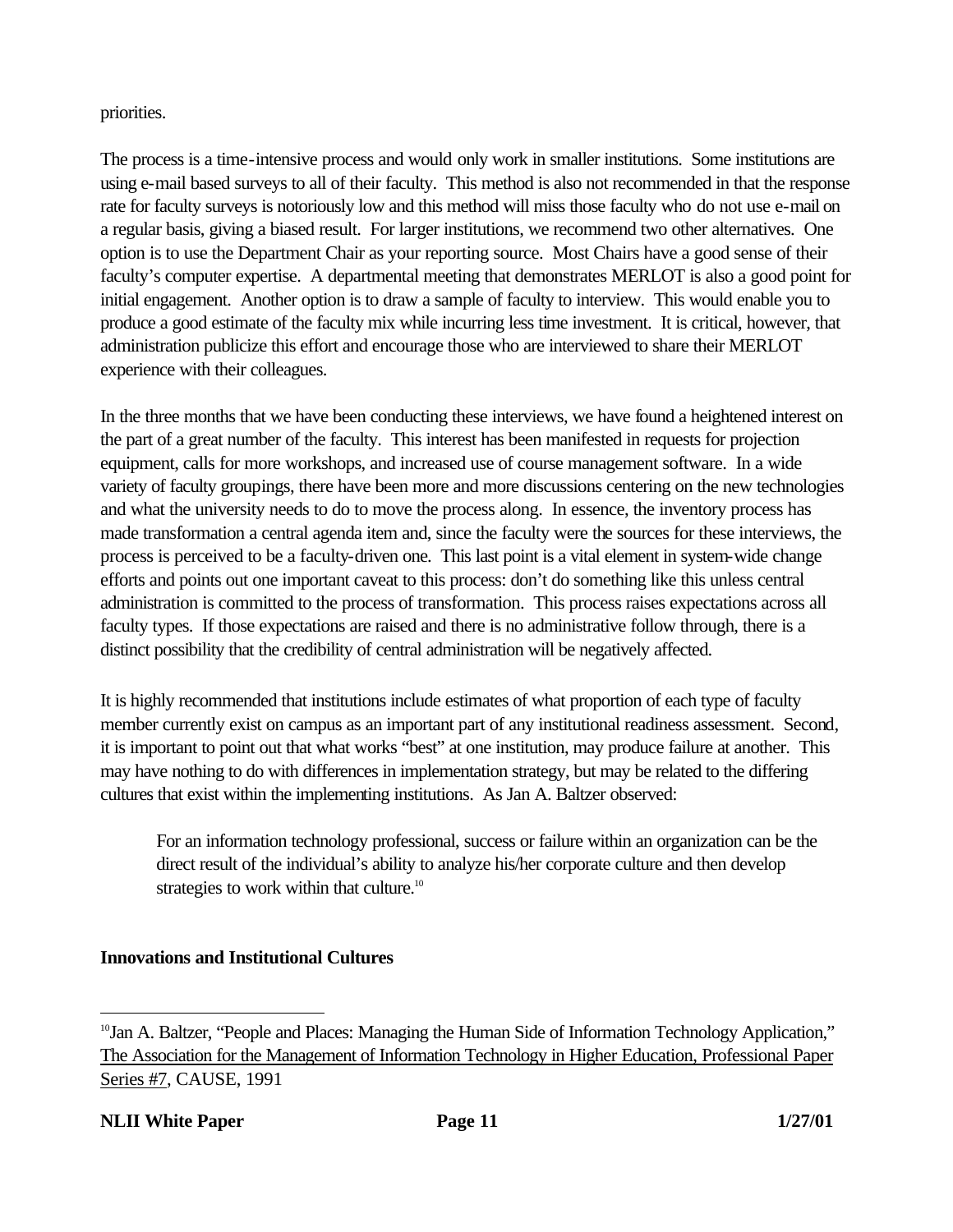While the relationship between innovation and culture has been recognized, both in classic works such as Rogers<sup>11</sup> and also in newer works such as Lights<sup>12</sup>, its application to teaching transformation is less well developed. Table 1 presents an example of how two cultural dimensions, across high and low resource environments, might lead administrators to consider using different engagement options depending on the cultural "mix" present at their institution. Each one of the cell entries can be viewed as a process-evaluation hypothesis that begs for cross-institution testing.

# **Table 1: University Culture and Methods of Faculty Engagement**

|                                  | <b>HIGH TRUST</b>                        |                                          | <b>LOW TRUST</b>                      |                                      |
|----------------------------------|------------------------------------------|------------------------------------------|---------------------------------------|--------------------------------------|
|                                  | <b>High Resource</b>                     | <b>Low Resource</b>                      | <b>High Resource</b>                  | <b>Low Resource</b>                  |
| <b>HIGH</b><br><b>INNOVATION</b> | Centralized support                      | Centralized grant<br>development         | Decentralized support                 | Encourage faculty<br>outside support |
|                                  | Self-starters                            | Outside funding support                  | Faculty directed projects             | activities                           |
|                                  | Administration takes<br>maintenance role |                                          | High faculty profile in<br>Planning   | Encourage unit-based<br>rewards      |
| <b>LOW</b><br><b>INNOVATION</b>  | Emphasis on technical<br>support         | Outside team visits<br><b>Benchmarks</b> | Decentralized unit-based<br>support   | No transformation<br>likely          |
|                                  | Centralized training                     | Swap & share                             | Training of unit support<br>personnel | Change in one<br>parameter necessary |
|                                  |                                          | Contagion effects                        |                                       |                                      |

This point will be raised again in the conclusion of this paper, but will be made here as a cautionary note before presenting the selected "interesting practices." If institutional culture is an important consideration affecting the success or failure of teaching transformation, innovators must consider the systemic characteristics rather than the "practice" characteristics prior to transformation. As Everett Rogers pointed out:

<sup>&</sup>lt;sup>11</sup>Everett M. Rogers, Diffusion of Innovations,  $4<sup>th</sup>$  Edition (New York: Free Press, 1995).

<sup>&</sup>lt;sup>12</sup>Paul C. Light, Sustaining Innovation: Creating Nonprofit and Governmental Organizations that Innovate Naturally, (San Francisco: Jossey-Bass, 1998).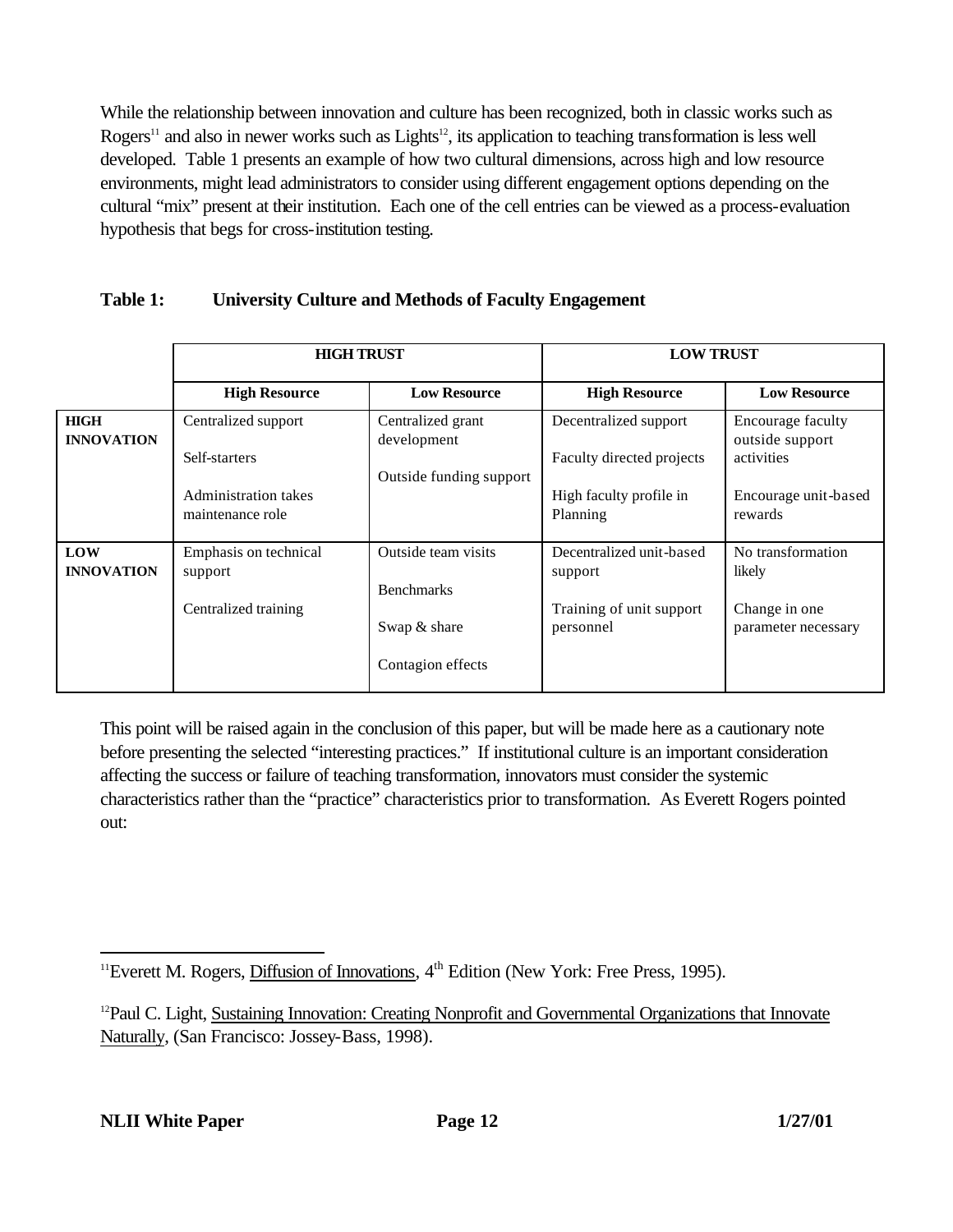Change agents seek to determine the needs of their clients, and then to recommend innovations that fulfill these needs. Discovering felt needs is not a simple matter; change agents must have a high degree of empathy and rapport with their clients in order to assess their needs accurately.<sup>13</sup>

To impose any one of the following practices and expect it to work because it is a "good idea" would be a mistake. Once an institution has undergone a serious self-assessment in regards to transformation and the identification of needs, the better route is to produce an integrated "package" of "interesting practices" that is congruent with those identified needs. Indeed, as we shall argue at the end of this paper, interesting practices tend to spring from an integrated base rather than producing one.

# **Selected "Interesting Practices"**

The following practices by no means constitute a complete inventory of the work that is being done in these areas. Attempts were made to identify practices that feature creative ways of delivering faculty support in each of the five selected areas. Also, it will become clear that many of the practices identified here can fall in more than one of the support categories. Because of space considerations, our descriptions of the sites will be brief and we encourage readers to make use of the hyperlinks that are connected with each item entry. Many of the sites were collected via "snowball sampling" where one site contained information that led us to another site. We are certain that many "interesting practice" sites have been overlooked in this process.

**1. Training** This area addresses the third concern of potential adopters ("We're all in this together alone.") Regardless of the form of learning technology employed (asynchronous, enhanced presentation, partial web-based, totally web-based), second-wave faculty, by definition, lack the expertise necessary to selfstart a learning transformation. However, best practices institutions don't provide explicit "training" to faculty members in curriculum redesign, but promote their acquisition of curriculum development skills through project-oriented initiatives.<sup>14</sup> There exists a wide variety in the way that training is delivered. This, we believe, is due to the wide variety of institutional cultures that exist. Getting faculty to undergo new training is difficult in and of itself; in some institutional cultures it may be even far more difficult, hence, the need for a variety of different approaches.

# • **Auburn University**

- *Instructional Media Group*
- http://www.auburn.edu/img/imgsem.htm
- o List of seminars for which there is on-line registration.
- **Bellevue Community College**

<sup>13</sup>Rogers, *op. cit*., p. 228.

<sup>14</sup>APQC, Executive Summary, *p.9.*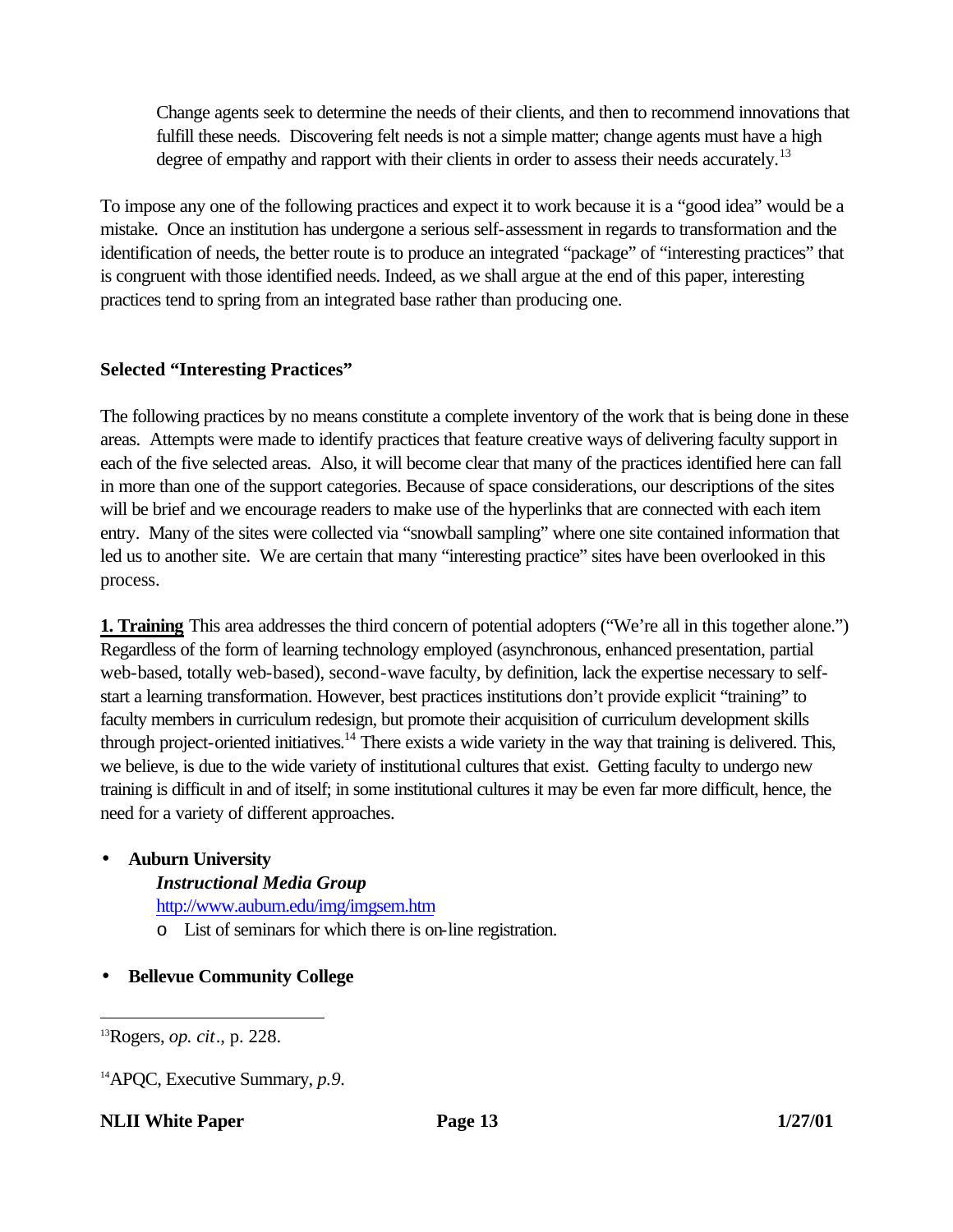# *Northwest Center for Emerging Technologies*

http://www.nwcet.org/main.asp

- o Curriculum design sites
- o Courseware provision and instruction
- o Benchmarked by American Productivity and Quality Center for innovation and advancement in the leveraging of teaching technologies

#### • **Bowling Green State University**

*Creative Development Studio* http://www.bgsu.edu/offices/clt/index.html

- **Buffalo State University** *Enhancing Teaching Through Technology* http://www.buffalostate.edu/~edtech/home.shtml o Web site tutorial
- **California State University Chico** *Teaching and Learning Project* http://www.csuchico.edu/tlp/webctinstitute/about.htm

# • **California State University Pomona** *Faculty Center for Professional Development* http://www.csupomona.edu/~faculty\_center

- o Workshops and discussion groups on new learning technologies
- o Individual consultation services
- **Cornell University**

*Technology and Tools* http://www.cit.cornell.edu/atc/tech

• **Embry-Riddle Aeronautical University**

http://online.erau.edu/about/webct.html

- o Good example of how to train students to access and use web-based instruction
- **IUPUI**

# *Center for Teaching and Learning*

http://www.center.iupui.edu/course\_dev.html

- o Menu-driven course development tool training
- **Marshall University**

*CBT Campus* http://multimedia.marshall.edu/CBTWEB

**NLII White Paper Page 14 1/27/01**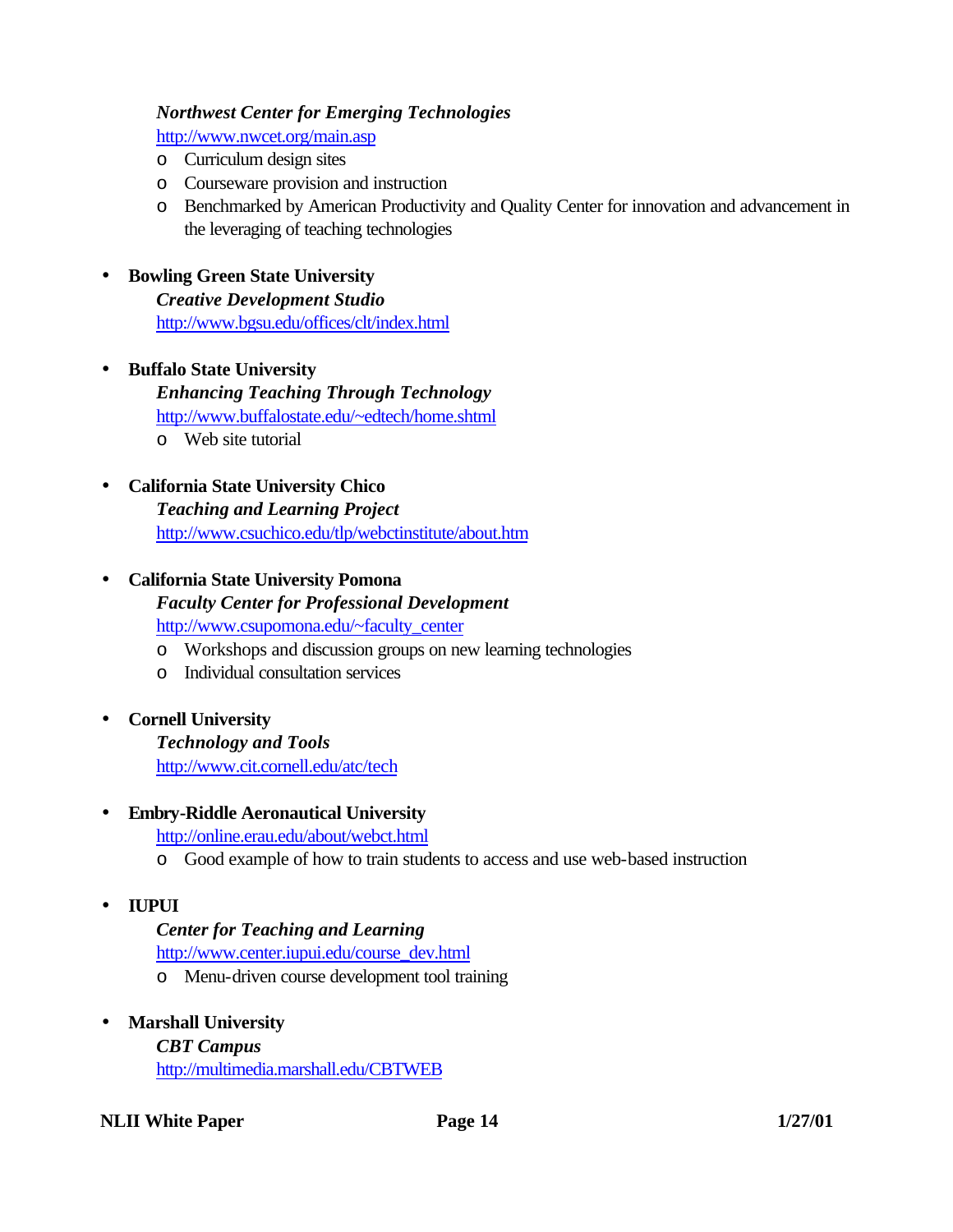# • **Raritan Valley Community Co***llege*

#### *Instructional Design Center*

http://rvcc2.raritanval.edu/~idc/IDC.htm

- o Good example of centralized support at a community college
- **Rensselaer Polytechnic Institute**

*Center for Academic Transformation* http://www.center.rpi.edu

# *The Pew Learning and Technology Program*

"Improving Learning & Reducing Cost: Redesigning Large-Enrollment Courses" http://www.center.rpi.edu/PewSym/mono1.html

- **Rutgers University**
	- *Teaching Excellence Center*

http://tec.camden.rutgers.edu/WebCT/index.html

o On-line tutorials

# • **San Francisco State University**

http://www.cet.sfsu.edu/workshop.html

o On-line workshop registration

# • **Texas Tech University**

*Teaching and Learning Technology Center*

http://www.tltc.ttu.edu/customiz1.htm

o Customized course development

# • **Tufts University**

#### *Power!Teams*

http://www.tufts.edu/tccs/at/powerteams

o Provides technical support for development of course learning materials

# *Center for Computing and Information Technology*

http://www.u.arizona.edu/~fri

- o Faculty Resources for Instruction (FRI)
- o Learning software instruction and check out system

# • **University of California, Berkeley**

# *Demystifying Technology for Teaching* http://www.itp.berkeley.edu:80/demystifying.html

- o Synchronous and asynchronous training modules for faculty, students, and staff
- **University of California, San Diego**

#### **NLII White Paper Page 15 1/27/01**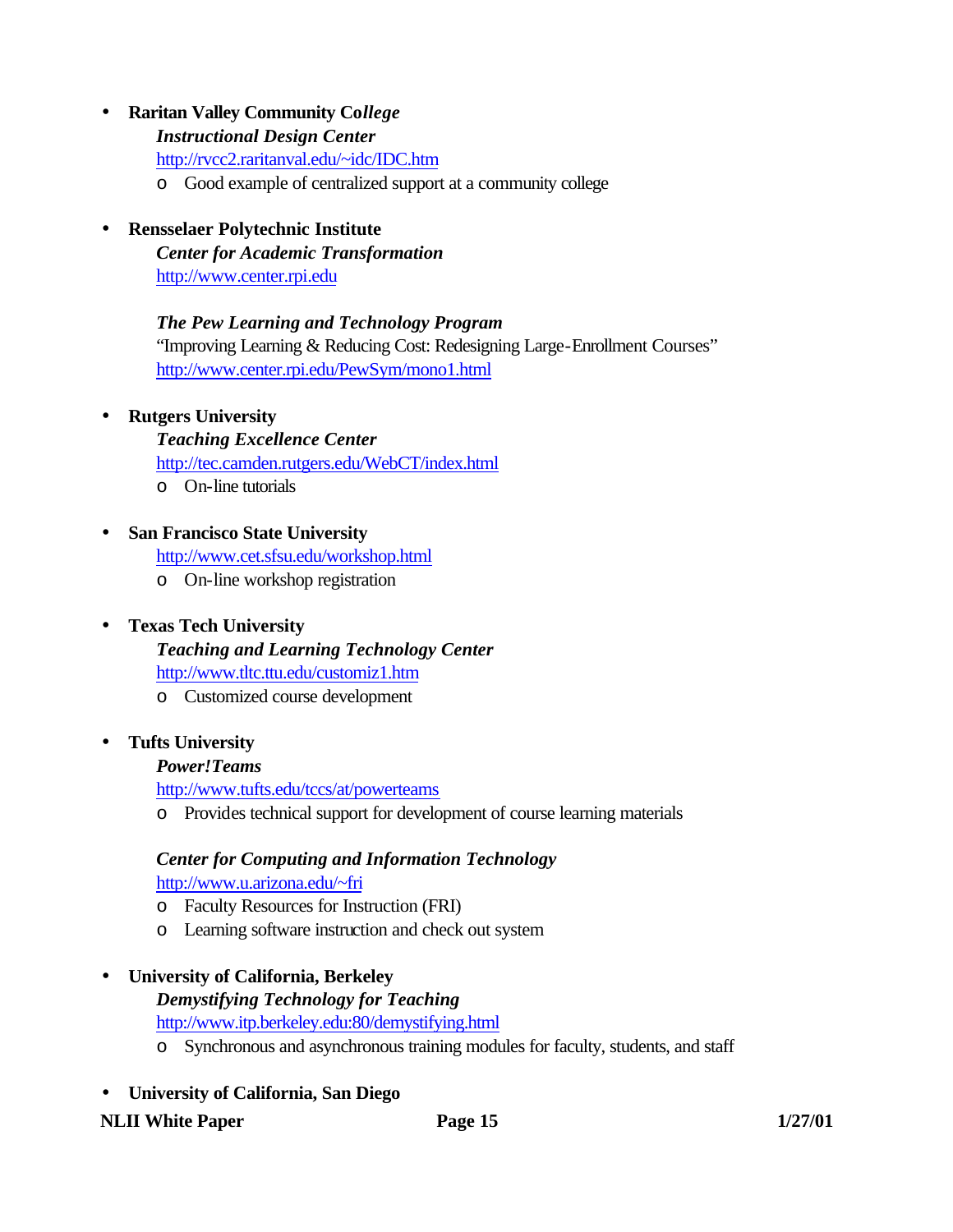#### *Instructional Web Development Center*

http://libnet.ucsd.edu/se/full.html?record=501

- o Facilitates the development of web-based materials for courses and technology support for faculty
- **University of California Davis**

*Summer Institute on Technology in Teaching* http://trc.ucdavis.edu/TRC/sitt/default.htm

*Instructional Design Studio* http://trc.ucdavis.edu/TRC/desstudio.html

# • **University of Central Florida**

*Course Development and Web Services*

http://reach.ucf.edu/~idl6543/

- o Interactive Distributed Learning for Technology ( an eight week simulation course offered once a year)
- o Sixty contact hours
- o Faculty required to take the course prior to offering web-based courses
- o Number of web-based courses has exploded over a three-year period

# • **University of Colorado**

*Information Technology Resource Center*

http://www.colorado.edu/ITS/onlinelearning/index.html

- o On-line training tutorials
- **University of Delaware**

# *Toolkit for Teaching with Technology*

http://www.udel.edu/learn/technology/index.html

- o Offers formal training courses for faculty twice a year
- o Holds workshops and offers self-paced training

# • **University of Georgia**

#### *WebCT Team*

# http://webct.uga.edu

- o Application support, instructional design support
- o In a two-year period, 1000 faculty receive training producing more than 1300 course selections

# • **University of Florida**

# *Technical Assistants Program*

http://grove.ufl.edu/~ctrain/Tap/about.html

o Training of undergraduate students to assist faculty in developing web-based course materials

# **NLII White Paper Page 16 1/27/01**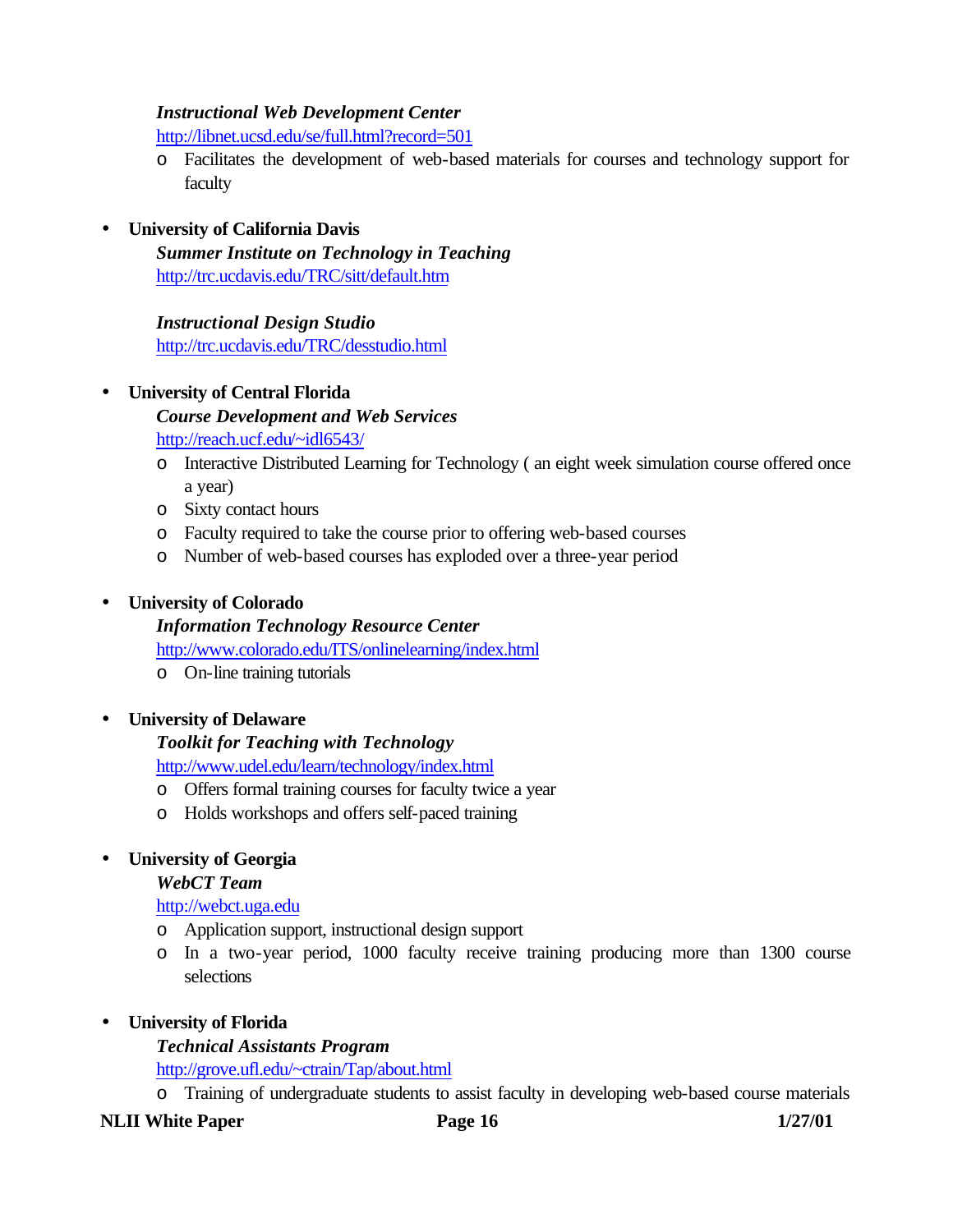and enhanced presentation materials.

• **University of Iowa**

*Information Technology Services* http://www.its.uiowa.edu/its/

- o Short courses on resources, integration, and curriculum development
- **University of Kentucky**

*Desktop Training Services* http://www.uky.edu/IS/Training

• **University of Maryland**

#### *Institute for Instructional Technology*

http://www.inform.umd.edu/EdRes/FacRes/TeachTech/.TeachTech/IIT/

- o Learning modules for faculty development
- o Maintains archives of past learning series

# • **University of Minnesota**

#### *Digital Media Center*

http://www1.umn.edu/dmc

- o TA web certification program
- o Encourage TA's to learn the skills necessary to integrate
- o Bootstrap up to faculty

# • **University of Notre Dame**

*"Teaching Well Using Technology" Workshop* http://www.nd.edu/~kaneb/TWT.html

# • **University of Southern California**

*Adventures in Information: Technology and Faculty Instruction* http://www.usc.edu/isd/publications/adventures

o Series of training workshops offered every semester

# • *University of Texas Austin*

# *Electronic Information Literacy Program*

http://www.utexas.edu/academic/cte/teaching.html#instructional

o Mandatory on-line training for adjunct faculty

# *Center for Instructional Technologies*

http://www.utexas.edu/cc/cit

o Arranges and provides customized training for any group of five or more faculty and their students

#### **NLII White Paper Page 17 1/27/01**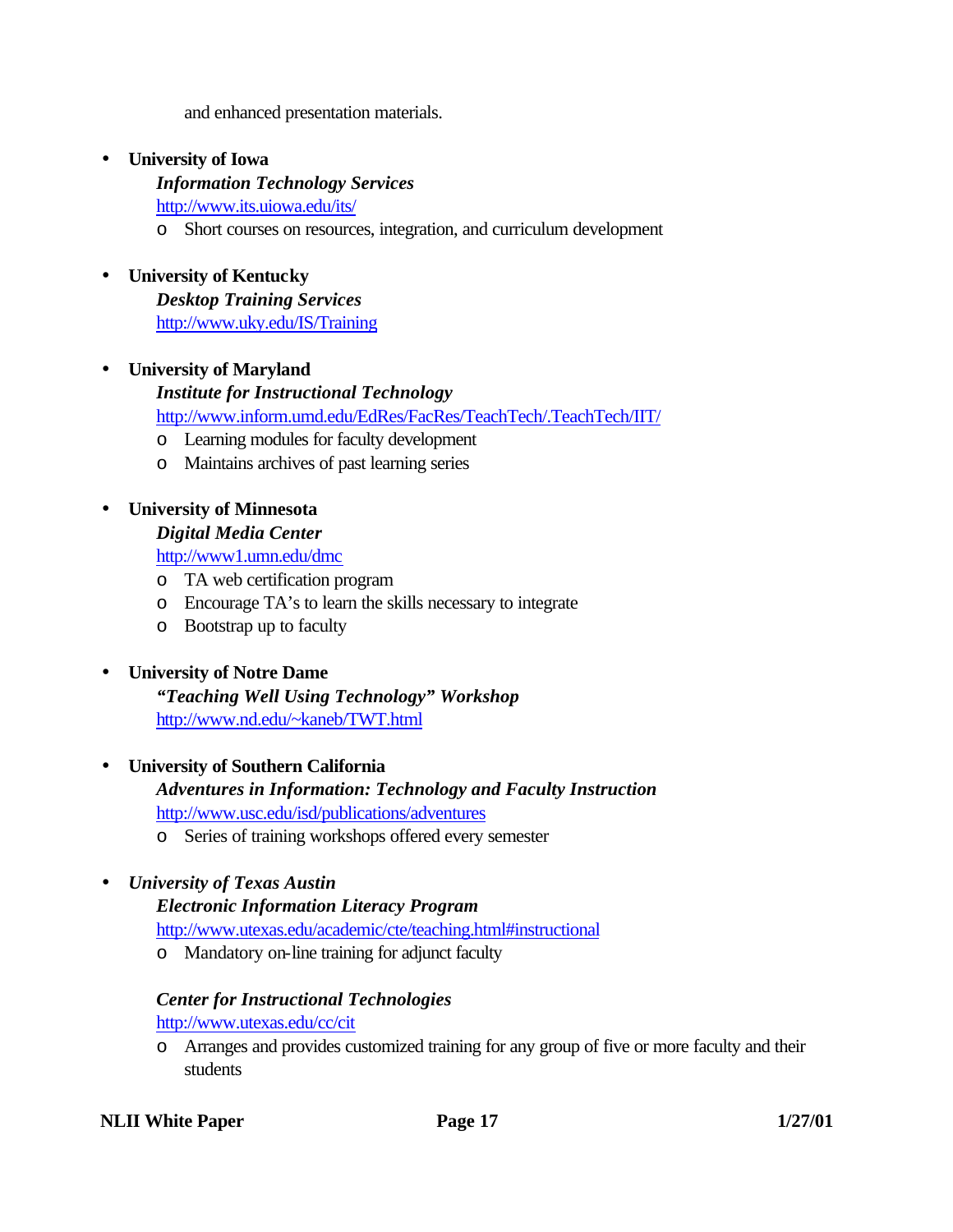# • **University of Virginia**

# *Technology Support Partners*

http://toolkit.virginia.edu

- o Graduate students from discipline area trained for faculty support
- o \$400,000 budgeted over five years
- o Departments take over funding over a three-year period
- o 125 faculty contacted in first year
- o On-line Toolkit for faculty and students
- o Toolkit courses offered each semester

# • **University of Washington**

# *Catalyst Project*

http://depts.washington.edu/catalyst/home.html

- o Department-level orientation-
- o Offer training modules to faculty that can be engaged from their own workstation

# *UWired*

http://www.washington.edu/uwired

- o Collaborative unit designed to find, develop, promote, and support effective uses of teaching and learning with technology
- o Plays a coordination role in bringing all relevant elements of the university to planning and implementation opportunities

# • **Virginia Polytechnical Institute**

# *Faculty Development Initiative*

# http://www.fdi.vt.edu

- o Faculty course development workshops
- o 1,800 participants in a six-year period
- o Attendees receive a \$300 stipend
- o Best feature: presentation by past faculty participants

# • **Wake Forest University**

# *Computer Enhanced Learning Initiative*

http://www.wfu.edu/CELI/index.html

- o Student Technology Advisor (STARS) Program
- o One-on-one partnerships with faculty for course enhancement
- o Employs 50 students @ 10 hours/week

# • **William Paterson University of New Jersey**

# *Student Technology Assistant Clearinghouse*

http://www.wpunj.edu/irt/stac/

o Nationwide information-sharing resource on how to use students in faculty training and support

# **NLII White Paper Page 18 1/27/01**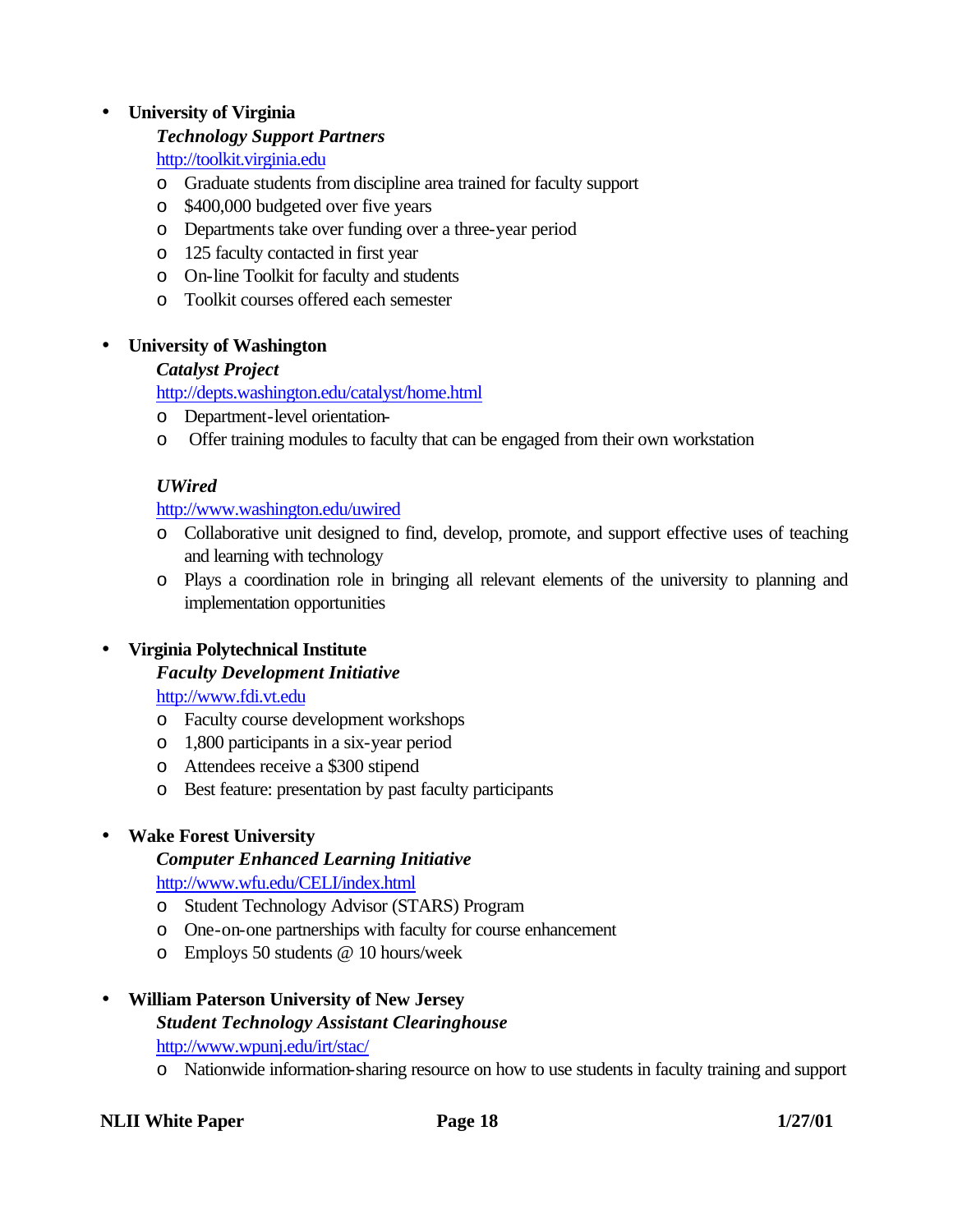**2. Grants/Start-up Resources** Faculty at schools with poorly developed faculty/administration interactions (what Brown and Floyd refer to as a poorly developed "ethos") respond more positively when administration demonstrates a commitment to transformation by offering support funds or buyouts. These practices also reflect the basic fact, as revealed by the experiences of the entrepreneurs, that course transformations demand considerable time and effort on the part of faculty. In addition to the characteristics of an "enabling environment" mentioned earlier, best practice institutions are also distinguished by their emphasis on the strategic investment of resources according to firm criteria for funding projects (as opposed to providing funding as a general "no-strings-attached" resource for all faculty and all courses.) Further, they "do not wait for, or depend on, external funding for their faculty instructional development initiatives."<sup>15</sup>

• **Carleton College**

*Curricular Computing Grants* http://www.carleton.edu/campus/ACNS/faculty/grants/call.html

- **Duquesne University** *Award for Innovative Excellence in Teaching, Learning, and Technology* http://www.duq.edu/cte/grants.html
- **Grand Valley State University** *Pew Faculty Teaching and Learning Center* http://www4.gvsu.edu/FTLC/index.html
- **Iowa State University** *Grants Availability Links* http://www.itc.iastate.edu/instrdev/homepage.html
- **Northwest Missouri State University** *CITE Fellowship Program* http://Cite.nwmissouri.edu:2000/vitehome/TRAINING/summer2000.htm
- **Penn State University** *Funding Sources for Innovation in Teaching* http://cac.psu.edu//ets/FacultyServices/fund.html
	- **Rensselaer Polytechnic Institute** *The Pew Learning and Technology Program* http://www.center.rpi.edu/PewHome.html
		- o The Pew Grant Program in Course Redesign
		- o The Pew Symposia on Learning and Technology

<sup>15</sup>APQC Executive Summary *op. cit.*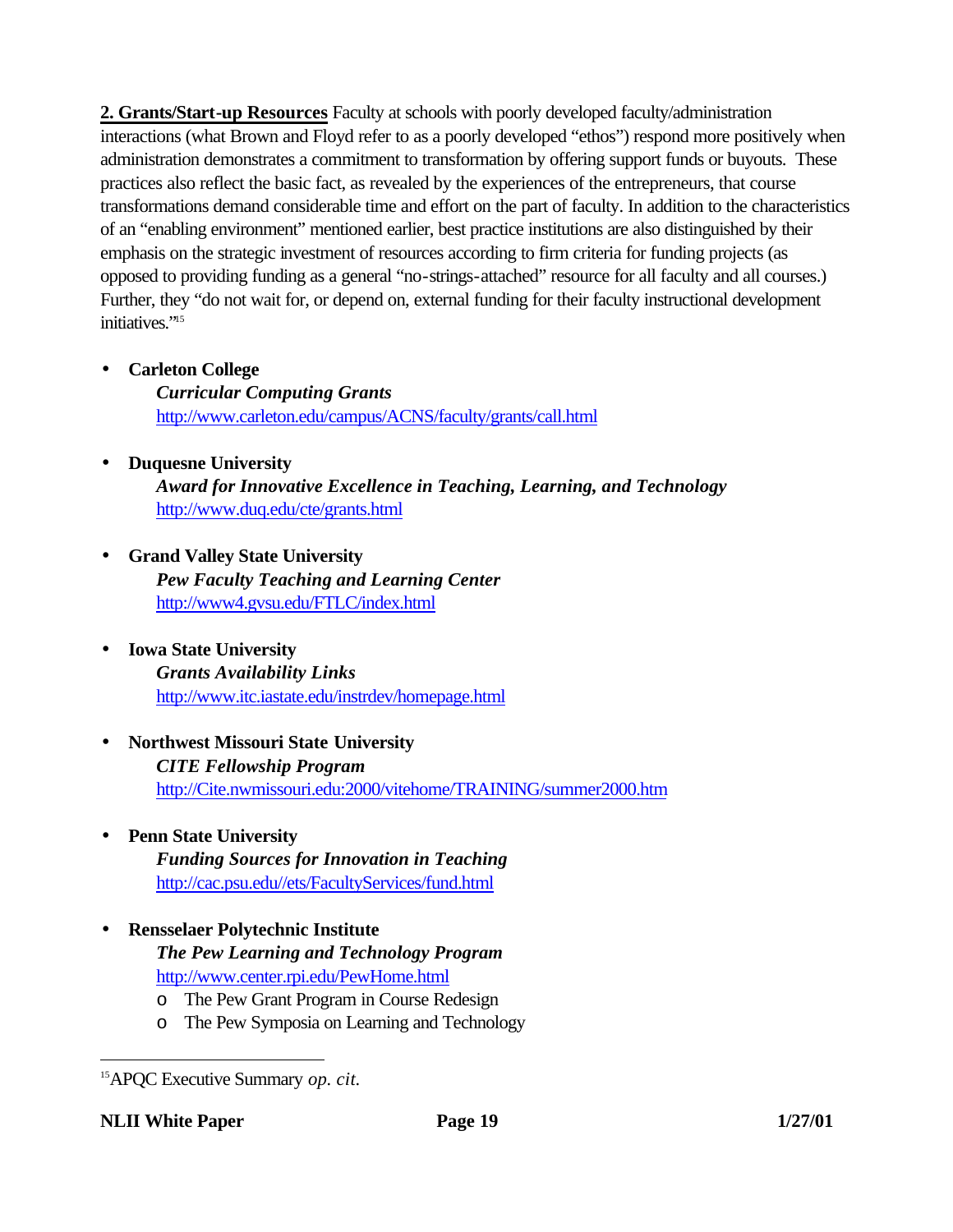o The Pew Learning and Technology Newsletter

# • **San Francisco State University**

- *Center for Enhancement of Teaching* http://www.cet.sfsu.edu/new-faculty/resources/techinitiative/index.html o Technology Initiative Awards
- **Texas Tech University** *Faculty Incentive Grants* http://www.tltc.ttu.edu/facgrant.htm
- **University of California Davis** *Mini-grant Program* http://trc.ucdavis.edu/TRC/grants/mini.html

# • **University of Central Florida**  *Faculty Development and Web Services* http://reach.ucf.edu/~idl6543/

- o "Start Up" incentive program
- o Faculty stipends and release time
- o New computers
- o Multimedia classroom development
- o Planning and production support

# • **University of Delaware**

*Instructional Improvement Grants* http://www.udel.edu/cte/grants.htm

- **University of Georgia** *Learning Technology Grants* http://www.isd.uga.edu/instructdev/ltg.html
- **University of Illinois**

*Campus Award for Innovation in Undergraduate Instruction using Educational Technology* http://www.provost.uiuc.edu/awards/

- **University of Maine** *Teaching and Technology Fellowship Program* http://www.umaine.edu/teaching/technology.html
- **University of Massachusetts** *TEACHnology Fellowship Program*

**NLII** White Paper **Page 20** 1/27/01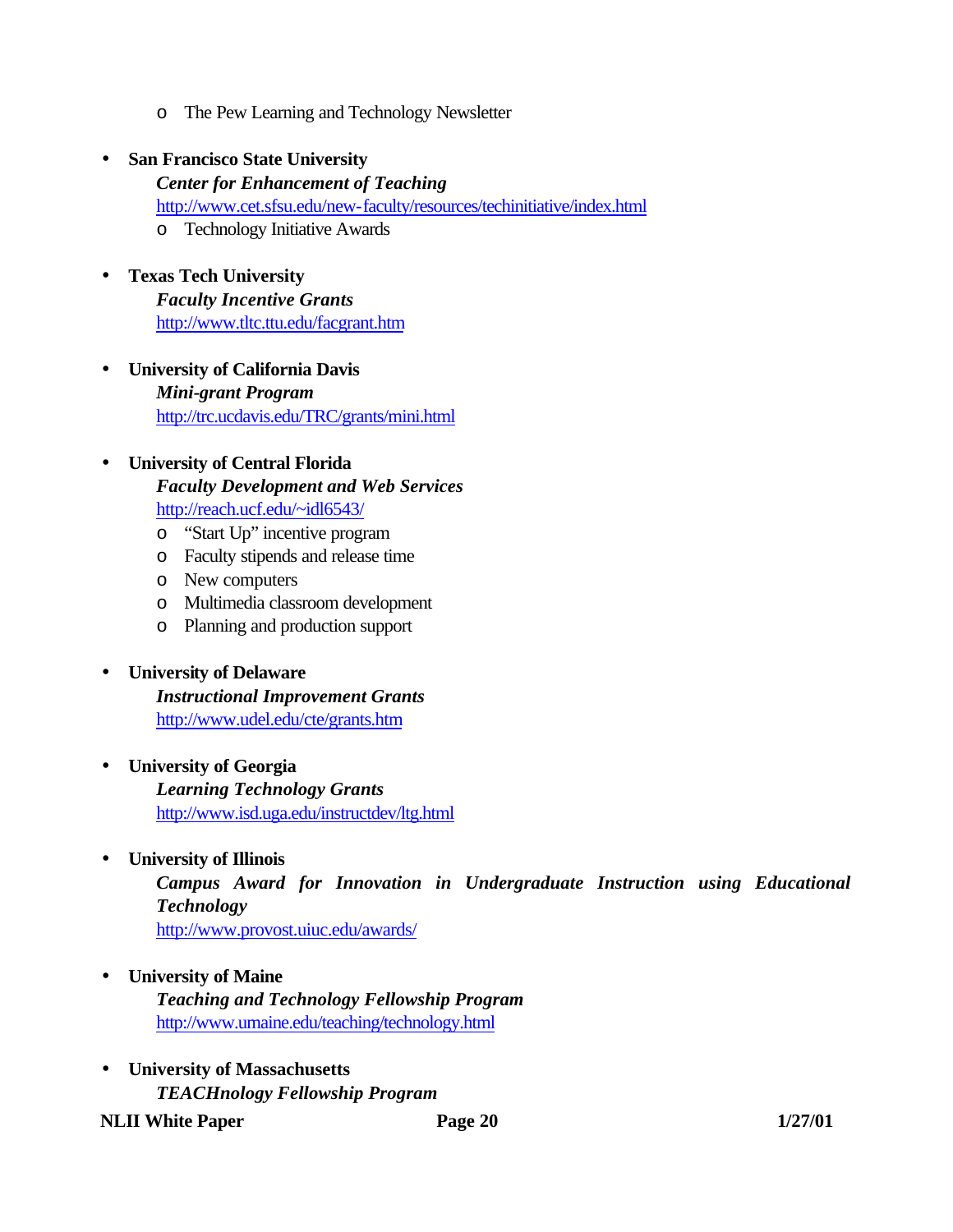http://www.umass.edu/cft/teaching\_development/teachnology.htm

- **University of Oregon**
	- *Promotion and Tenure Memo* http://zebu.uoregon.edu/edtech/pt.html o A memo that discusses ways that technology work is aligned with research.

# • **University of Texas Austin**

*Innovation Use of Instructional Technology Awards Program* http://www.utexas.edu/cc/cit/iitap

- **University of Virginia**  *Innovative Use of Technology Initiative Fellowships* http://tti.itc.virginia.edu/
- **Virginia Polytechnical Institute**

*Center for Innovation in Learning* http://www.edtech.vt.edu/cil/default.html o 77 courses transformation projects funded for more than 100 faculty

# *XCaliber Award*

http://www.edtech.vt.edu/cil/2000/XCaliber2000.html

**3. Technical Support** This relates directly to the third concern of faculty. The programs that have demonstrated the greatest levels of faculty adoption are those that approach "just-in-time" status in their technical support. Institutions vary in the manner that this support is delivered, but generally use decentralized structures and funds for "just-in-time" status in their technical support, and centralized structures and funds for developing and supporting overall organizational strategies<sup>16</sup>.

# • **Carleton College**

*Academic Computing and Networking Services* http://www.carleton.edu/campus/ACNS/faculty/support2.html

- o Discipline-based computing coordinators
- o Faculty advisor system
- **California State University Chico** *Web Buddy Program* http://www.csuchico.edu/tlp/resources
- **Cornell University**

<sup>16</sup>APQC, Executive Summary, *op. cit.*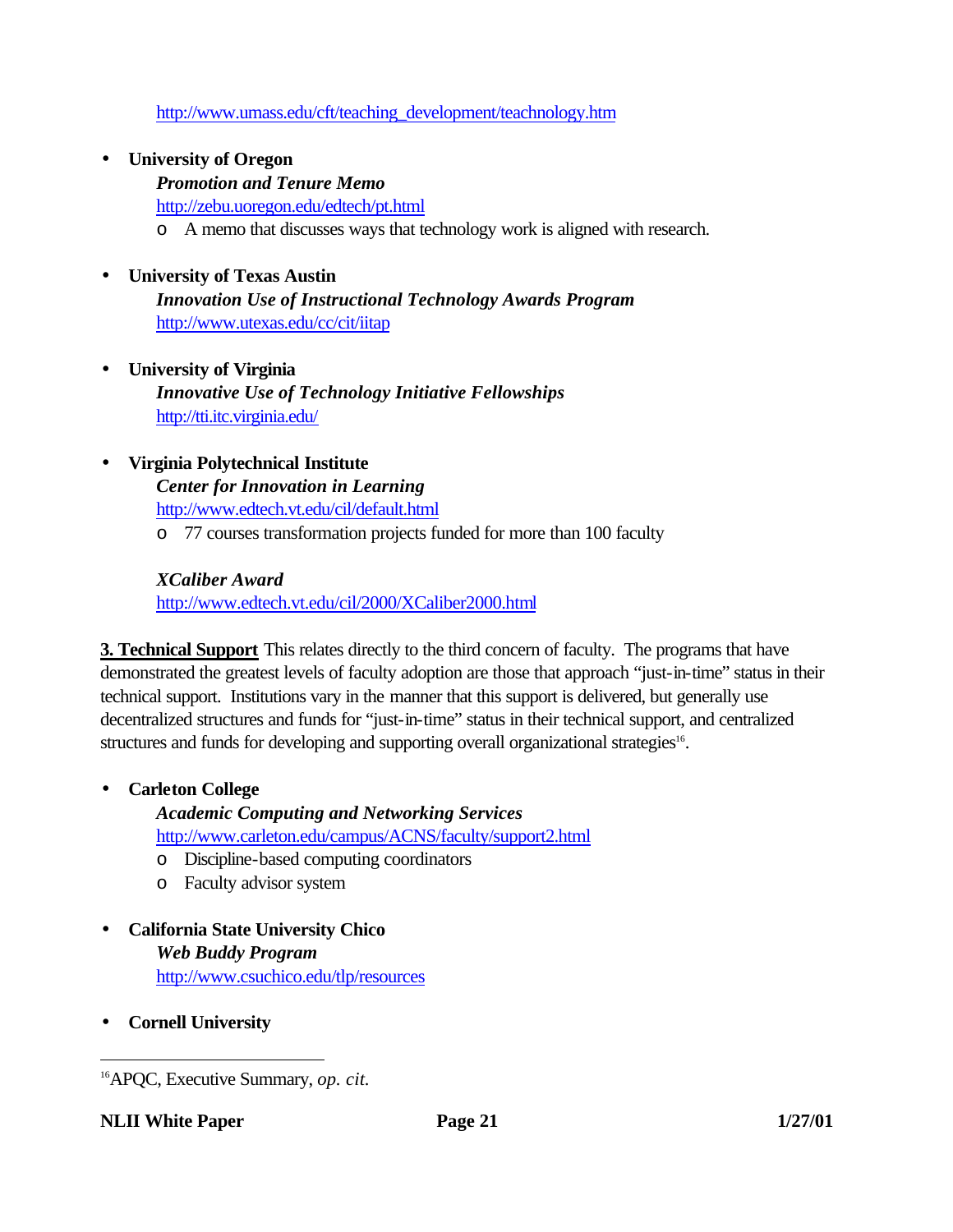# *ATC Consulting Services*

http://www.cit.cornell.edu/atc/consult

#### • **Duke University**

*Duke University Network Knowledge Base (DUNK)* http://www.dunk.duke.edu/ o Runner-up in 1998 *Help Desk Institute Team Excellence Award*

#### • **Iowa State University**

*Instructional Development Services* http://www.itc.iastate.edu/instrdev/homepage.html

#### • **Penn State University**

# *Center for Learning and Academic Technologies* http://cac.psu.edu/ets/FacultyServices/index.html

o Good example of integrated strategic, implementation, and assessment plans

#### • **Seton Hall University**

#### *Center for Academic Technology*

http://www.cat.shu.edu/

- o Faculty consultants with extensive classroom experience
- o *Student Technology Assistant Program*
- o Partnerships between student consultants and faculty
- o 1999 EDUCAUSE Award for Excellence in Campus Networking (http://www.educause.edu/ir/library/html/cem9946.html)

#### • **Texas Tech University**

http://www.tltc.ttu.edu/individu.htm

o individualized consultation

#### • **University of California Davis**

*Technology Support Program*

http://dcas.ucdavis.edu/docs/tsp.html

- o Technology Support Coordinator
- o Unit based
- o Liaison between unit and IT
- o Trained by Technology Support Program

#### • **University of Central Florida**

*Faculty Development and Web Services* http://reach.ucf.edu/~idl6543

- o Centralized IT produces leadership and coordination
- o Organizational and technological infrastructure

#### **NLII White Paper Page 22** 1/27/01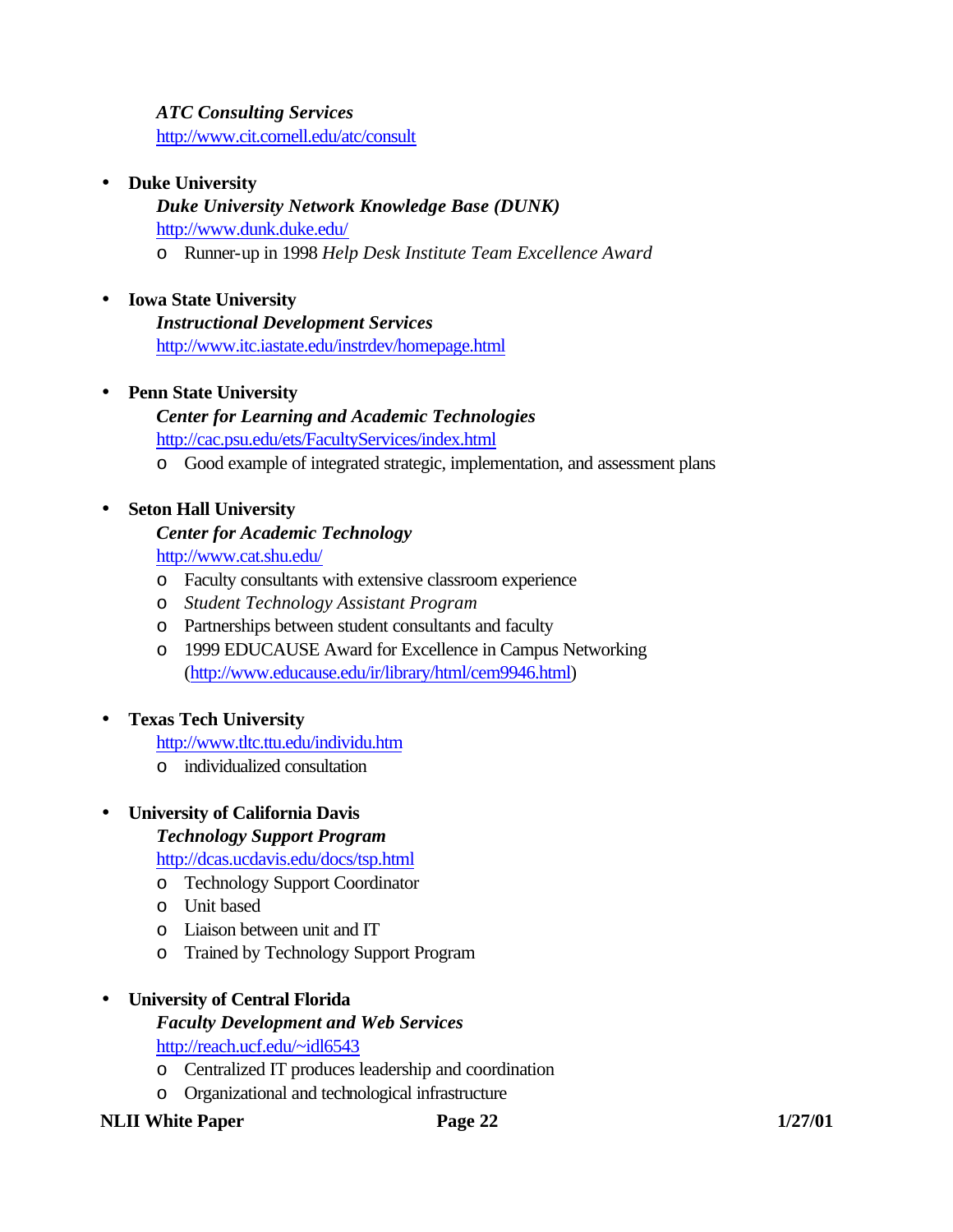- o Faculty development
- o Support programs
- o Institutional resource commitment

# • **University of Connecticut**

# *Instructional Resource Center*

http://www.sp.uconn.edu/~wwwfrl/main.html

- o On-line help for presentation material, web page construction, and authoring tools
- o Ted's Page of Teaching and Technology Resources

# • **University of Delaware**

# *Teaching, Learning, and Technology Center*

http://www.udel.edu/learn/technology/index.html

o Series of "toolkit" help sites with high levels of user-friendliness

# • **University of Maine**

*Faculty Development Center* http://www.ume.maine.edu/tech/services.htm

# • **University of Maryland**

# *Institute for Instructional Technology*

http://www.inform.umd.edu/TT/GeneralInfo/Support/Instructional.html

o Good overview of support plan for faculty over the course of a semester

# • **University of Michigan**

# *Office of Instructional Technology*

http://www.oit.itd.umich.edu/oitweb/index.html

- o Consulting
- o Software development
- o Strong on-line search/help resources

# • **University of Minnesota**

http://www1.umn.edu/dmc/contents/DMC-map.shtml

o Graphic site map that allows users to get to correct site by answering need-based questions

# • **University of Notre Dame**

*Faculty Educational Development Center*

http://www.nd.edu/~edtech/services/equipment.html

- o Provides high-end equipment access for course development
- **Wake Forest University**

# *International Center for Computer Enhanced Learning*

**NLII White Paper Page 23 1/27/01**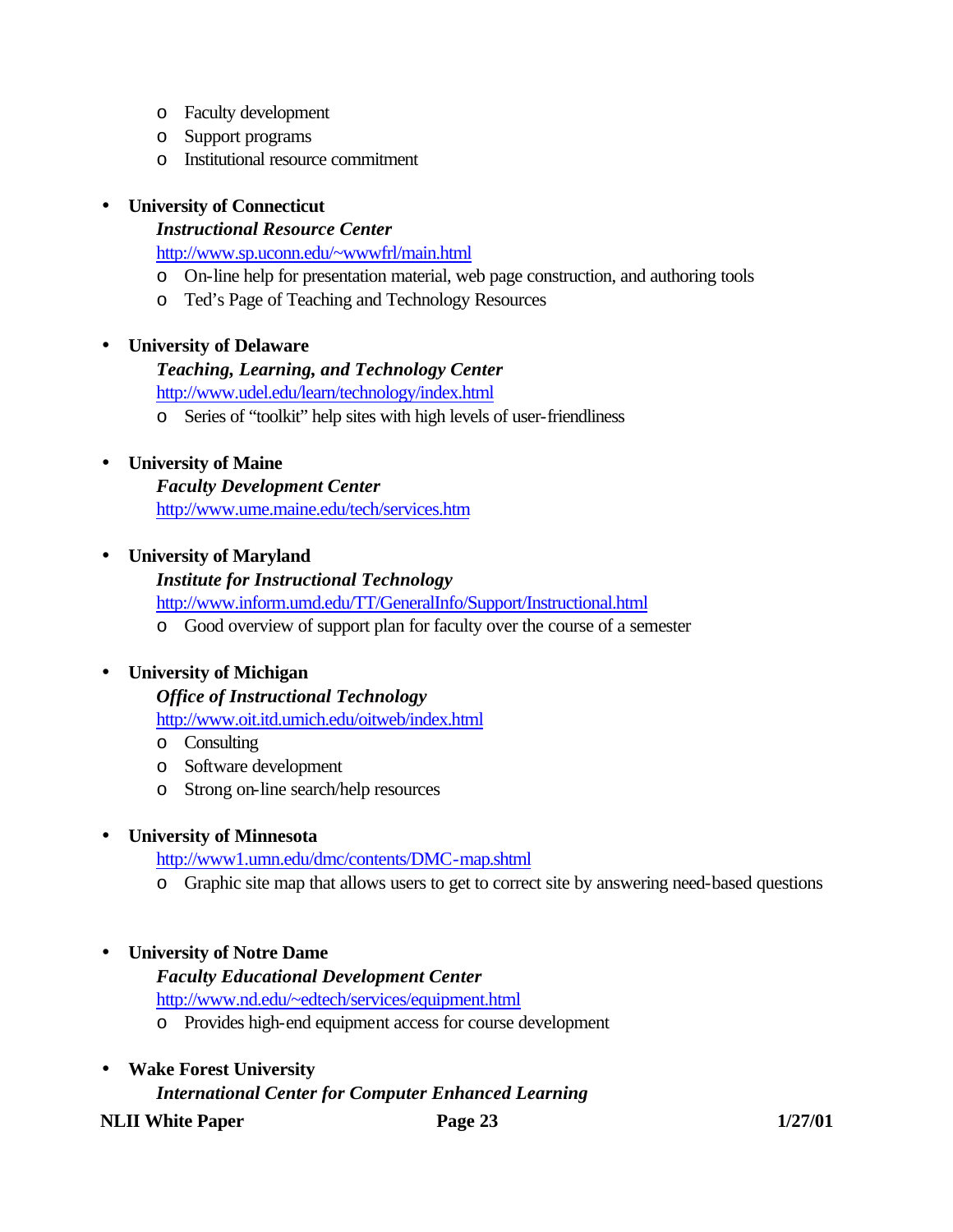http://www.wfu.edu/Organizations/winstonnet/backup/oldskool/runde/index.html

- o Leadership Series (for administration)
- o Technology Implementation Series
- o Educational Principles Series
- o Best Practices Series

**4. Assessment** This area addresses what we believe to be a vital element in a second-wave faculty member's decision to transform: Ddoes it work? A finer tuning of that question is: does it work for people like me? Several institutions, almost always through IT, provide feedback and assessment reports to adopters. Many report that this practice produces a "contagion effect" where faculty innovations spread on the basis of application success (measured by such things as withdrawal rates, grades, student satisfaction). There are also many instances where assessment results can, in turn, feed back into the reward structure of the institution. More and more assessment efforts are providing support for assessment reports that the faculty member can turn into a professional article for their profession's teaching arm. This can greatly reduce the perception of the "zero-sum" game that most faculty see between teaching innovation and research productivity.

# • **California State University System**

# *"Evaluating the benefits and costs of mediated instruction and distributed learning"* http://www.calstate.edu/special\_projects/mediated\_instr/

o Case studies measuring the economic impact of distributed learning

# • **California State University Chico**

http://www.csuchico.edu/tlp/resources/tools/teaching/assessment

• **IUPUI**

# *Center for Teaching and Learning*

http://www.center.iupui.edu/eval\_assess.html

o Good resource link page for evaluation and assessment sites

# • **Seton Hall University**

# *Technology Assessment Project*

http://www.shu.edu/depts/cat/assessment/initiative.html

- o Offers guidance in assessing the institutional impact of instructional technology on teaching and learning
- o Collects data on assessment for a national repository

# • **University of California, Berkeley**

# *Courseware Developers and Users Group* http://www.itp.berkeley.edu:80/cdug

o Page has many general interest links in the field of instructional technology and courseware development

# **NLII White Paper Page 24 1/27/01**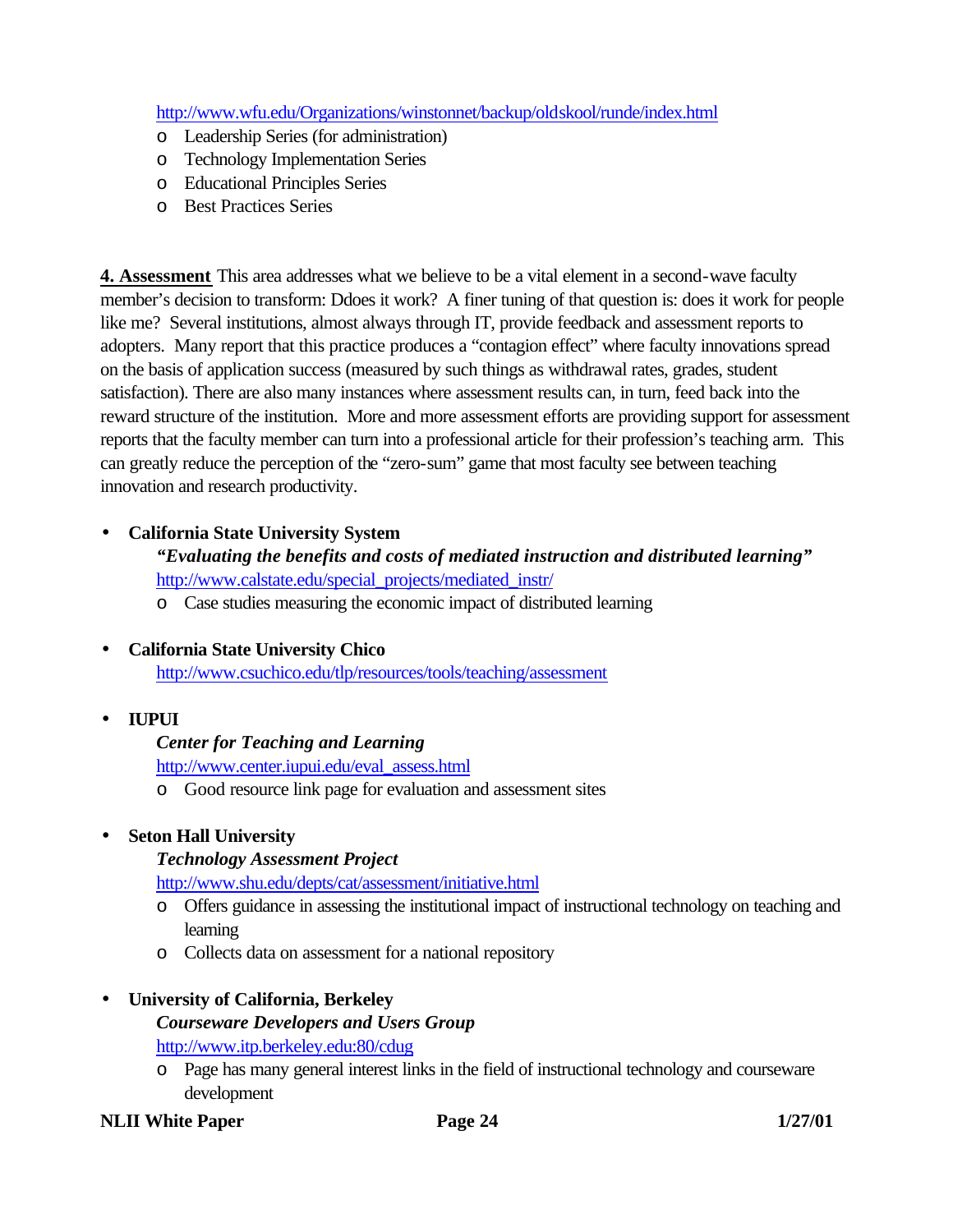- **University of California, Davis** *Learning Environment Architecture Development Report* http://lead.ucdavis.edu/
- **University of Central Florida** *Faculty Development and Web Services* http://reach.ucf.edu/~coursdev/ o Conducts assessment data and produces reports for faculty

#### • **University of Notre Dame**

#### *Office of Information Technology*

http://www.nd.edu/~edtech/services/index.htm

o Provides needs assessments and impact evaluation assistance

#### • **University of Southern California**

*Adventures in Information: Technology and Faculty Instruction*

- http://www.usc.edu/isd/publications/adventures/instruction.html
- o Workshops in on-line assessment, feedback and evaluation

#### • **University of Texas**

#### *Faculty Trends*

http://www.utexas.edu/cc/cit/facweb/index.html

o News items, recent developments, examples of innovative web sites, a forum for posting ideas, award-winning web sites, announcements of grants and competitions

#### • **Virginia Polytechnical Institute**

#### *Center for Innovation in Learning*

http://www.edtech.vt.edu/cil/2000/CIL2000\_rfp.html

o Conducts course assessment projects for faculty

# • **Wake Forest University**

# *International Center for Computer Enhanced Learning*

http://www.wfu.edu/Organizations/winstonnet/backup/oldskool/runde/index.html

o Evaluation and Assessment Series

**5. Communication** None of the first four best practice areas will have the desired impact unless this final area is managed. An institution could have the best possible training and technical support facilities and also have a strong cohort of entrepreneurs with a host of successful transformations and still not engage the second-wave faculty stratum. The most successful institutions pay particular attention to "getting the word out" about their support services. They have established information exchange packages such as "swap and share" lunch meetings, "benchmarking" meetings with other units, and visitations to and from other

#### **NLII White Paper Page 25 1/27/01**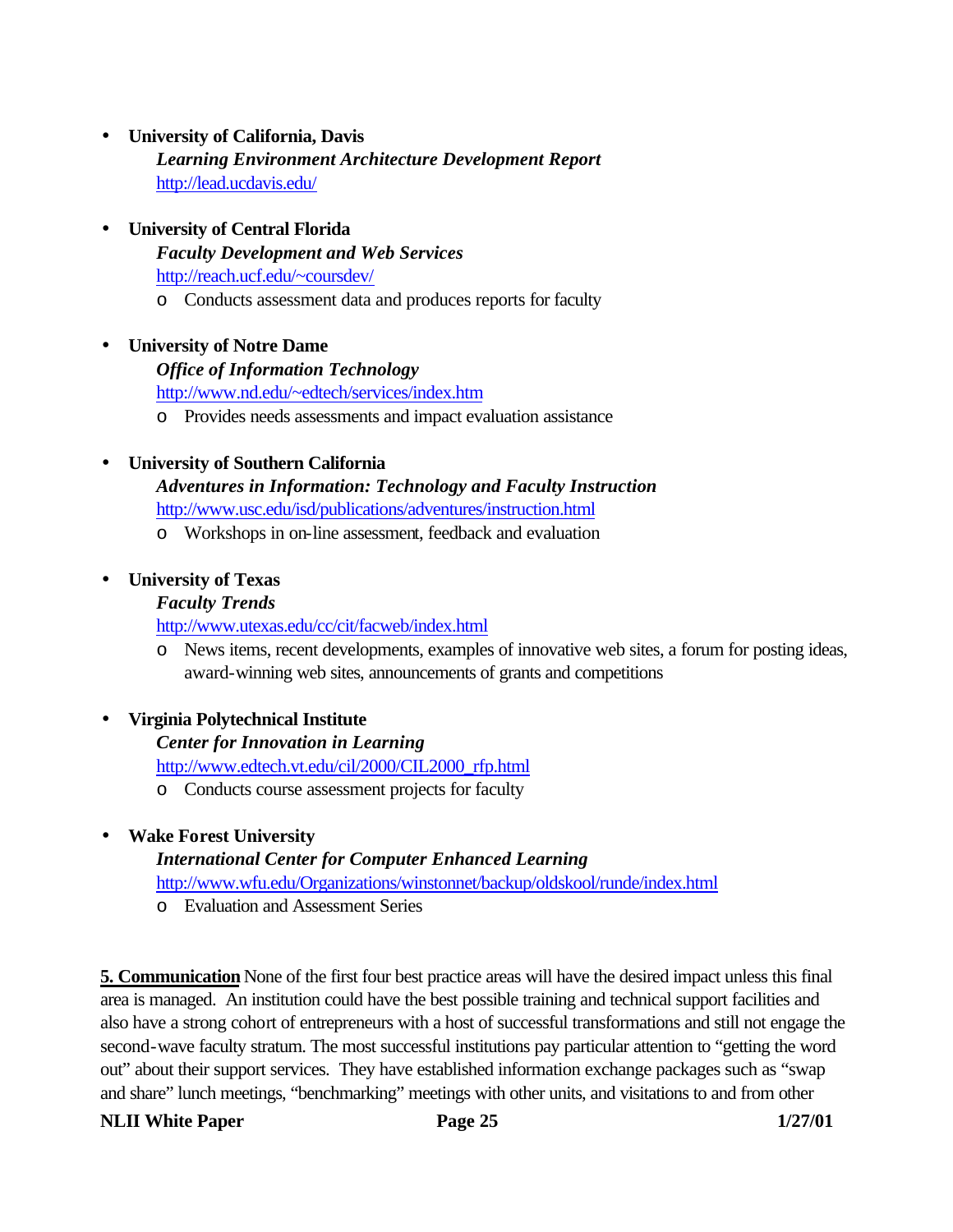institutions which are successfully accomplishing either transformation, or struggling with the same problems.

- **Arizona State University** *Center for Learning and Teaching Excellence* http://www.asu.edu/upfd
- **Buffalo State University** *Comprehensive Links page* http://www.buffalostate.edu/~edtech/home.shtml
- **California State University Chico** *On-line registration for discussion groups* http://www.csuchico.edu/tlp/resources/tools/reviews/newsgroups
- **Cornell University** *Resources for Educators* http://www.cit.cornell.edu/atc/ed
- **Emory University**

*Center for Interactive Teaching* http://wcw.emory.edu/ECIT

- o Case study site of early adopters
- o current course adoptions and course archives
- o A "classroom cam"

# • **Faculty Connection**

http://www.facultyconnection.org

o Site that features opportunities for faculty to become familiar with issues, examples, and discussion topics associated with using emerging technologies in teaching and learning.

# • **IUPUI**

# *Center for Teaching and Learning*

http://www.center.iupui.edu/conferences.html

o Good linking page to conferences, workshops, and symposia

# • **Iowa State University**

*Teaching with Technology Newsletter* http://www.itc.iastate.edu/instrdev/homepage.html

# • **MERLOT Project**

# http://merlot.org

o Building learning communities

# **NLII White Paper Page 26 1/27/01**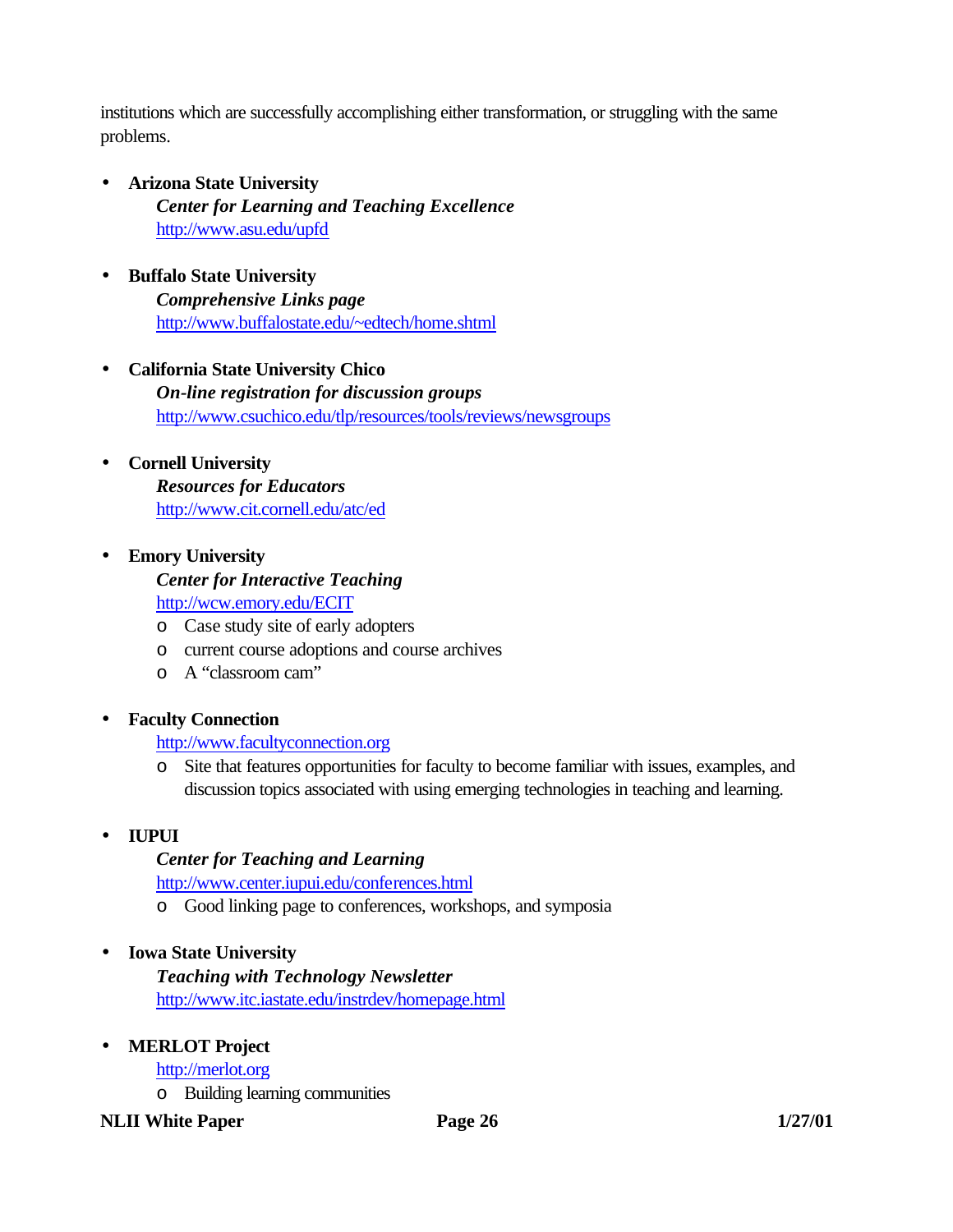- o Information base for learning packages
- o Evaluation of learning packages by field experts

#### • **Northern Arizona University**

*Office of Teaching and Learning Excellence* http://www.nau.edu/~otle/resources/ o Good site for multiple web topics sites

# • **Rensselaer Polytechnic Institute**

*Center for Academic Transformation*

http://www.center.rpi.edu/

- o Center resources
- o Articles, monographs, websites about how information technology is transforming higher education

# • **Rutgers University**

#### *TEC Partners*

http://camden-www.rutgers.edu/Camden/TEC/tec\_partners.html

# • **Staffordshire University**

# *Computers in Learning and Teaching* http://www.staffs.ac.uk/cital

- o Directory of sites devoted to subject
- o Good international sources

# • **Texas Tech University**

# *National Teaching and Learning Forum* http://www.tltc.ttu.edu/ntlf

# • **Tufts University**

# *Teaching with Technology Faculty Feature* http://www.tufts.edu/tccs/at/faculty-feature

o Video/audio interviews with faculty adopters

# • **University of Buffalo** *Link and Learn* http://www.etc.buffalo.edu/links.htm

- **University of California, Davis** *Forum on Instructional Applications of Technology* http://trc.ucdavis.edu/TRC/Technology/FIAT.html
- **University of California, San Diego**

# **NLII White Paper Page 27 Page 27 Page 27 Page 27 Page 27 Page 27 Page 27 Page 27 Page 27 Page 27 Page 27 Page 27 Page 27 Page 27 Page 27 Page 27 Page 27 Page 27 Page 27 Page 27 Pa**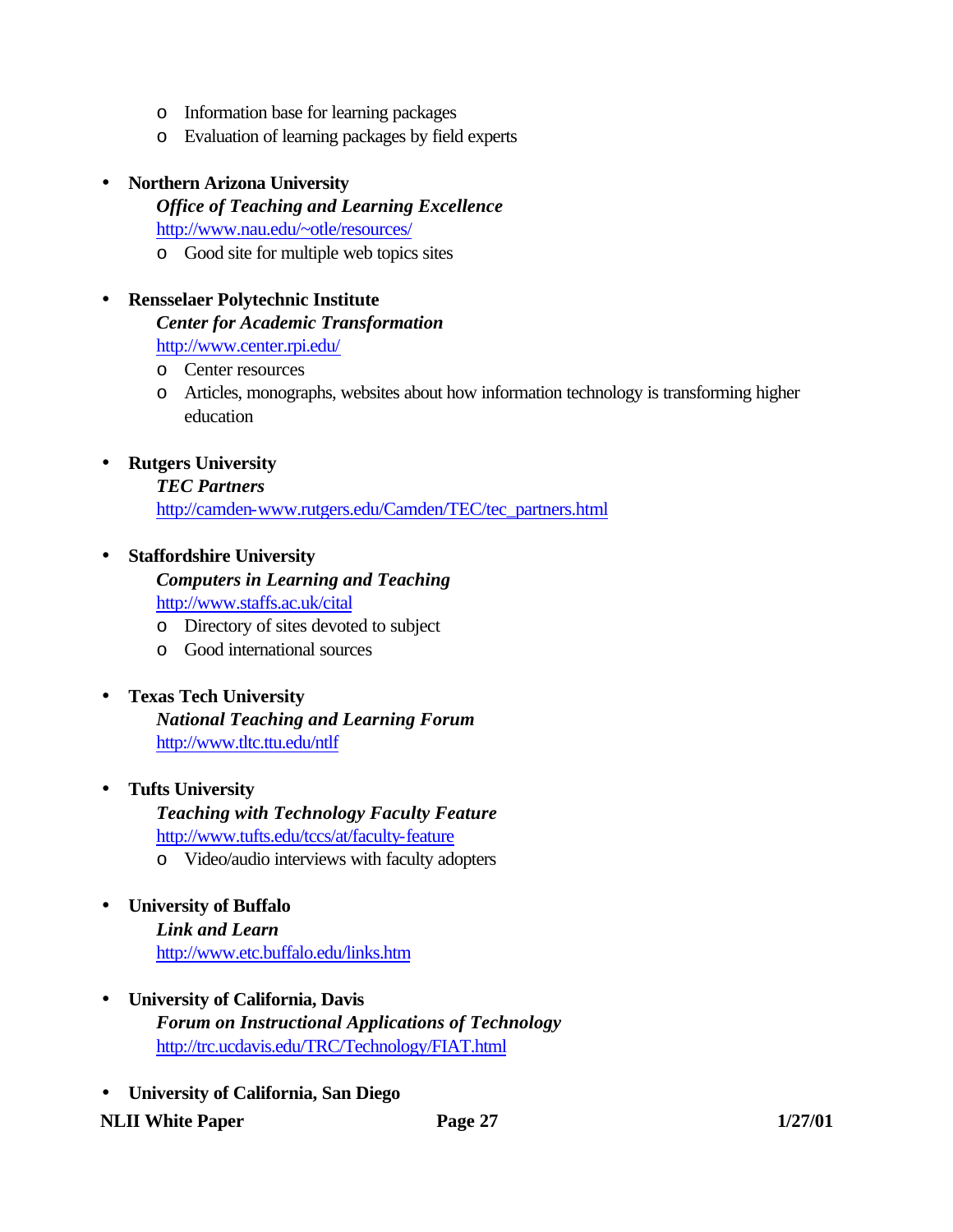#### *Sharecase99*

http://webcast.ucsd.edu/

o Full day conference showcasing UCSD's technology for university staff

# • **University of Connecticut**

#### *Teaching with Technology*

http://www.sp.uconn.edu/~terry/TTFac/teachtech.html

o Short vignettes from faculty who have adopted new technologies

# *Ted Mills' Hot Links*

http://www.sp.uconn.edu/~wwwfrl/teds/ted.html

o Very nice reference page for a variety of users

# • **University of Delaware**

*Teaching. Learning, and Technology Center* http://www.udel.edu/learn/technology/index.html

o Offers a "Presentation Tips" web site and a copyright information web site

# • **University of Iowa**

# *Instructional Technology Calendar*

http://easel.its.uiowa.edu/acad/itcal.nsf

o Good example of an events calendar for Instructional Technology Training

# • **University of Kansas**

# *Center for Teaching Excellence*

http://eagle.cc.ukans.edu/~cte/EducationalSites.html

o Links to on-line teaching resource centers in all fifty states.

# • **University of Maryland**

# *Caprina Project*

http://www.inform.umd.edu/Caprina

o Provides high quality interactive access to large collections of digitized images

# • **University of Minnesota**

# *Portfolio Site*

http://www1.umn.edu/dmc/portfolio/portfolio.shtml

o Contains teaching portfolios of enhanced courses already being offered

# • **University of Nebraska**

*Instructional Diner* http://itg.unl.edu/diner/index.html

• **University of North Carolina**

# **NLII White Paper Page 28 1/27/01**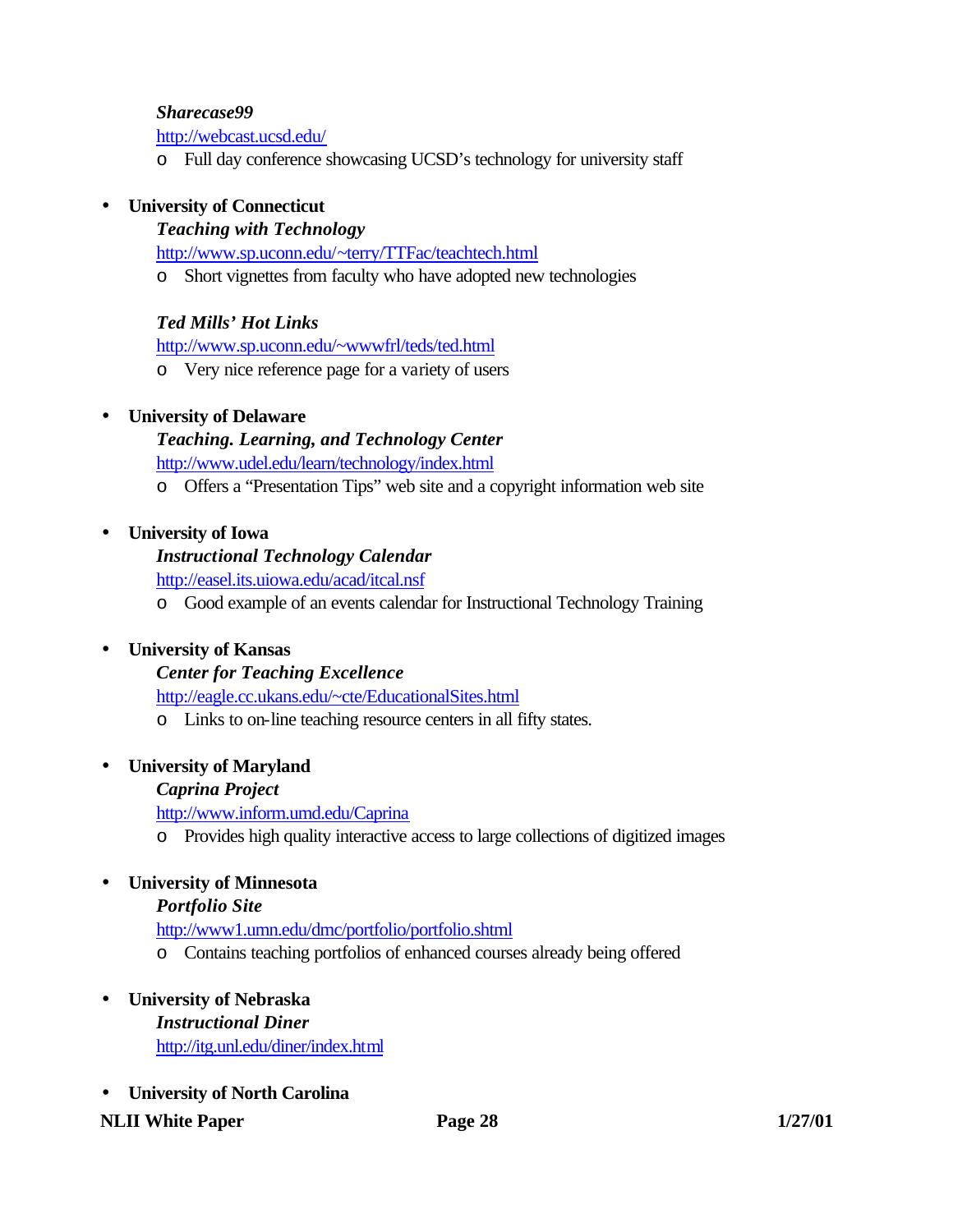#### *"New Chalk"*

http://www.unc.edu/courses/newchalk

o Features instructors' experiences with new technologies

#### • **University of Pittsburgh**

# *Center for Instructional Development and Distributed Education* http://www.pitt.edu/~ciddeweb

- o Offers seminars in teaching practices and copyright issues
- **University of Southern California** *Quickstart Program*

*http://www.usc.edu/isd/locations/cst/quickstart*

#### • **University of Texas Austin**

#### *Faculty Trends*

http://www.utexas.edu/cc/cit/facweb/index.html

o News items, recent developments, examples of innovative web sites, a forum for posting ideas, award-winning web sites, announcements of grants and competitions

#### *World Lecture Hall*

http://www.utexas.edu/world/lecture/index.html

o Contains links to pages created by faculty worldwide who are using the web to deliver courses in any language

#### • **University of Washington**

#### *Catalyst Project*

http://depts.washington.edu/catalyst/home.html

- o Provides profiles of programs that provide a vehicle to share ideas and experience, humanize the technology, and hopefully diffuse innovations
- o "News and Reviews" information exchange site

#### • **Virginia Polytechnical Institute**

#### *Center for Innovation in Learning*

http://www.edtech.vt.edu/cil

o Umbrella organization for communication between instructional innovators

#### • **Wake Forest University**

#### *Computer-Enhanced Learning Initiative*

http://www.wfu.edu/CELI/

- o New center director chosen each semester
- o New director focuses on two or three different programs
- o Swap and share
- o Benchmarking with other departments and institutions

#### **NLII White Paper Page 29 1/27/01**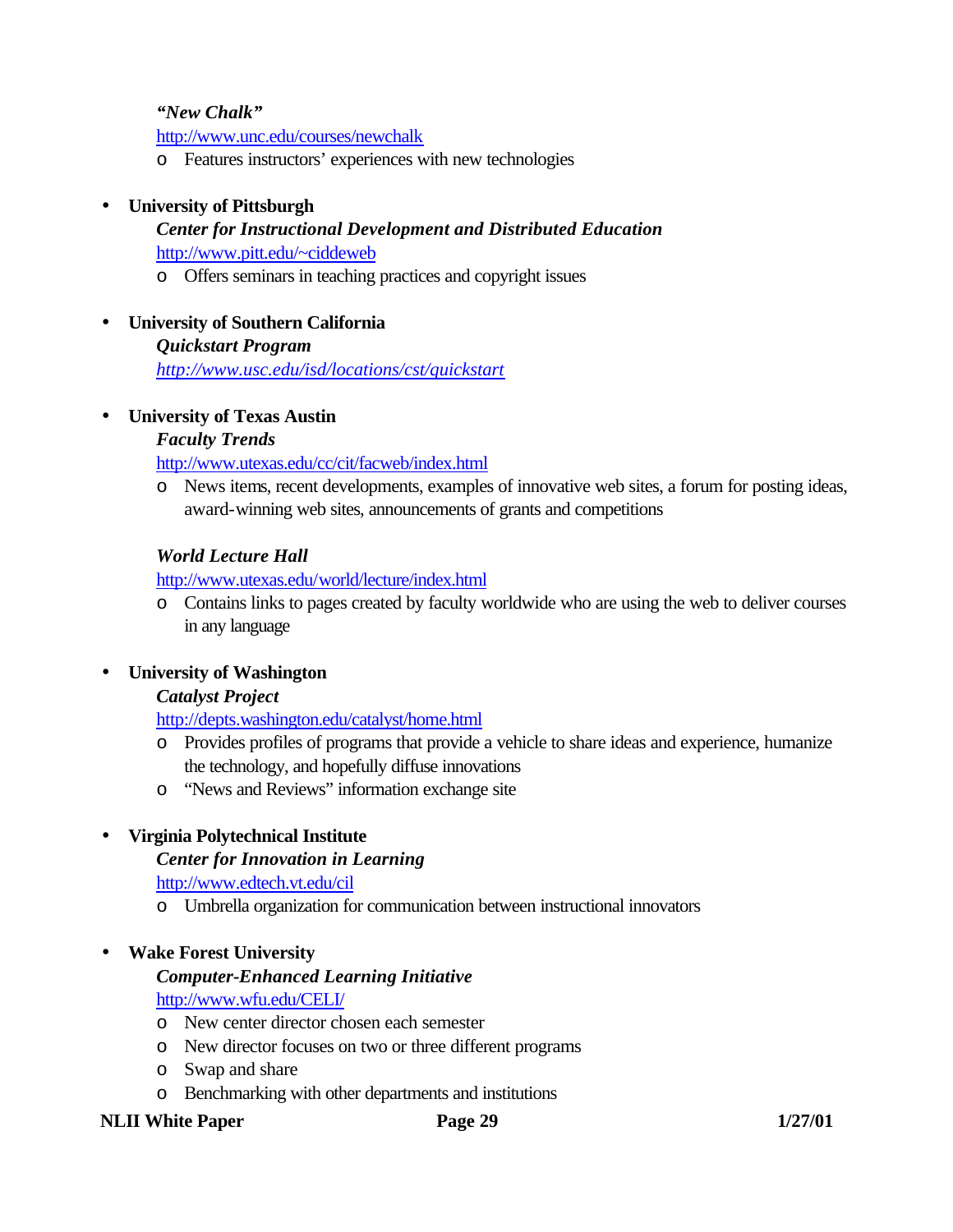- **Western Kentucky University** *Technology Notes for Teachers* http://www.wku.edu/Dept/Support/AcadAffairs/CTL/tnt/tntindex.htm
- **Western Michigan University**

*Center for Teaching and Learning* http://www.wmich.edu/teachlearn/about/who.html

- o Supports serious discussions of teaching and learning
- o Makes information on these issues available to learning communities

#### **Interesting Practices and Best Systems**

The process of building the "interesting practices" list presented above necessitated visiting web sites for over four hundred institutions of higher education. Entering into these sites as an outsider allowed for a relatively objective evaluation of the degree to which a university has integrated technology into all aspects of its daily activities. A quote attributed to IBM's Marc Weiser is pertinent here. He argued that the most profound technologies are those that "disappear." In an odd sense, the purpose of the site examination was to look for "invisible" technological applications. After a period of training, the site evaluation process, , made it easy to identify institutions which, by integrating technology into what they do, make it "invisible." At the very least, they make the satisfaction of functional needs easier without having to assume some level of technological mastery. It is at this stage of development that you both engage second-wave faculty and start developing practices that are not only useful, but also "interesting." After some practice, the site visitor can begin to differentiate institutions that have concentrated on one or two areas of faculty support from those that have developed what I have come to think of as an overall "attitude" towards the institutional integration of technology.

As an illustration of this, we propose the following exercise. First, spend some time exploring the web sites of the following institutions which, based on the above examinations, have been identified as "best systems" and have developed the right "attitude" towards transformation. (You will notice that I am giving the URL's for the main home pages of theses universities. One of the points of the exercise is to see how easy it is to see the penetration of technology right at the "front door" of these institutions.)

| <b>Texas Tech University</b>  | http://www.wfu.edu  |
|-------------------------------|---------------------|
| University of Central Florida | http://www.ucf.edu  |
| University of Delaware        | http://www.udel.edu |
| Virginia Tech University      | http://www.vt.edu   |
| <b>Wake Forest University</b> | http://www.wfu.edu  |

Then select the home pages from any five other universities (preferably none from the lists cited in this paper), including your own. We believe that you will find the differences, both quantitatively and qualitatively, to be stark. Before one can grasp the "attitude" which underlies transformation and which

#### **NLII** White Paper **Page 30** 1/27/01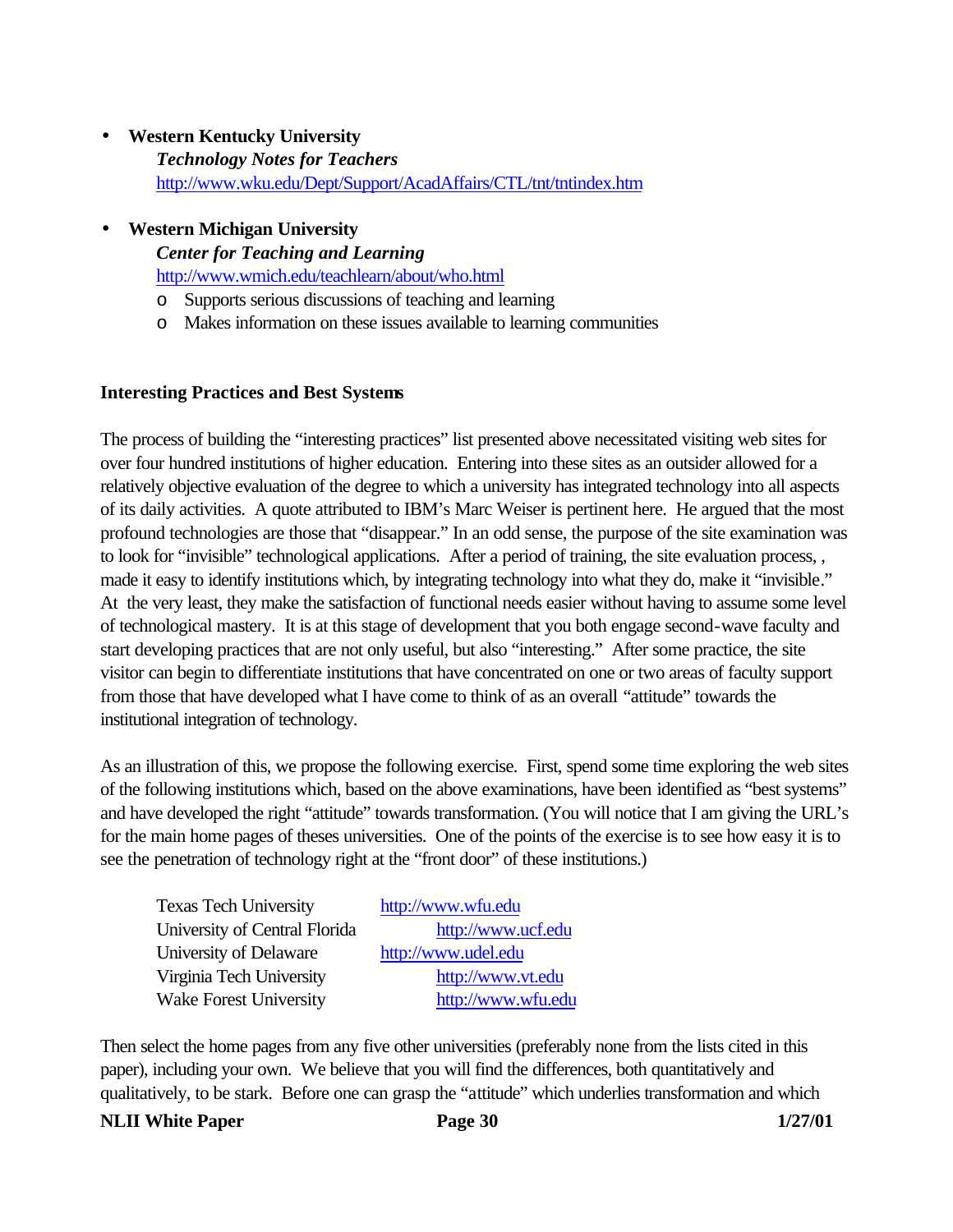exists in all best systems, one must see the consequences as reflected in an exercise such as this.

The next step in this process is to determine the environment that surrounded an institution's transformation to a "best system." This paper has identified two key areas: institutional environment and faculty characteristics. By identifying "best system" institutions, we can start to ask questions concerning how the transformation was accomplished; starting with the question of the source of the institution's "attitude" change.

#### **Conclusion**

When the first version of this report was written in February 2000, the author had envisioned the presentation of a wide range of "best practices" that would resemble a menu-like opportunity for interested institutions to choose from. This original intent was misguided. While the practices presented above should by all means be looked at, "cherry-picking" a variety of practices is not recommended. Instead of focusing on "best practices," a more profitable emphasis should be placed on "best systems." By and large, institutions that have demonstrated the highest levels of success in faculty adoption excel in most of the practice areas listed above. These institutions offer a comprehensive and integrated package of support services and engagement practices. The phrase that many feel captures this sense of integration is "ubiquitous computing." One of the next projects in this research stream is to identify the characteristics of institutions that have developed the "attitude" discussed above that manifests itself in system-wide transformations, or, ubiquity.

While this new study has not been done as yet, we will go out on a limb and present our best guess at three of the most important determinants of this sort of transformation. Perhaps the most important element is **Leadership**. Each institution has demonstrated a track record of "courageous leadership" during their transformation. Best systems do not emerge from consensus, but they are created by consensus. Consensus is created by informed and courageous leadership; leadership that is willing to make the investment in time, resources, and care necessary to overcome challenges that are both concrete as well as psychological.

A second element that appears to be vital to successful transformation is a process that produces, on the part of the faculty, a sense of **inclusion**. Systemic change necessitates the involvement and, most importantly, the cooperation of all elements of that system. This includes administrative staff and students as well as faculty. The earlier and the more publicly this inclusion occurs, the greater the payoff in the later stages of implementation. While campuses vary in this regard, faculty tend to have a much stronger organized presence on campus than either the student body or staff. Much time has been devoted in this paper to the issue of faculty motivation and the role it plays in transformation. Successful efforts are both sensitive to this question and use faculty participation to help develop the parameters of the process. The more public this inclusion is during the beginning of the process the better. During the implementation stage, care must be taken to avoid faculty feeling that the change was somehow imposed on them. This can occur even when there was attention paid to inclusion at the early stages of planning. For example, Northern Michigan University has established a process where departmental units must apply for inclusion in the

#### **NLII White Paper Page 31** 1/27/01